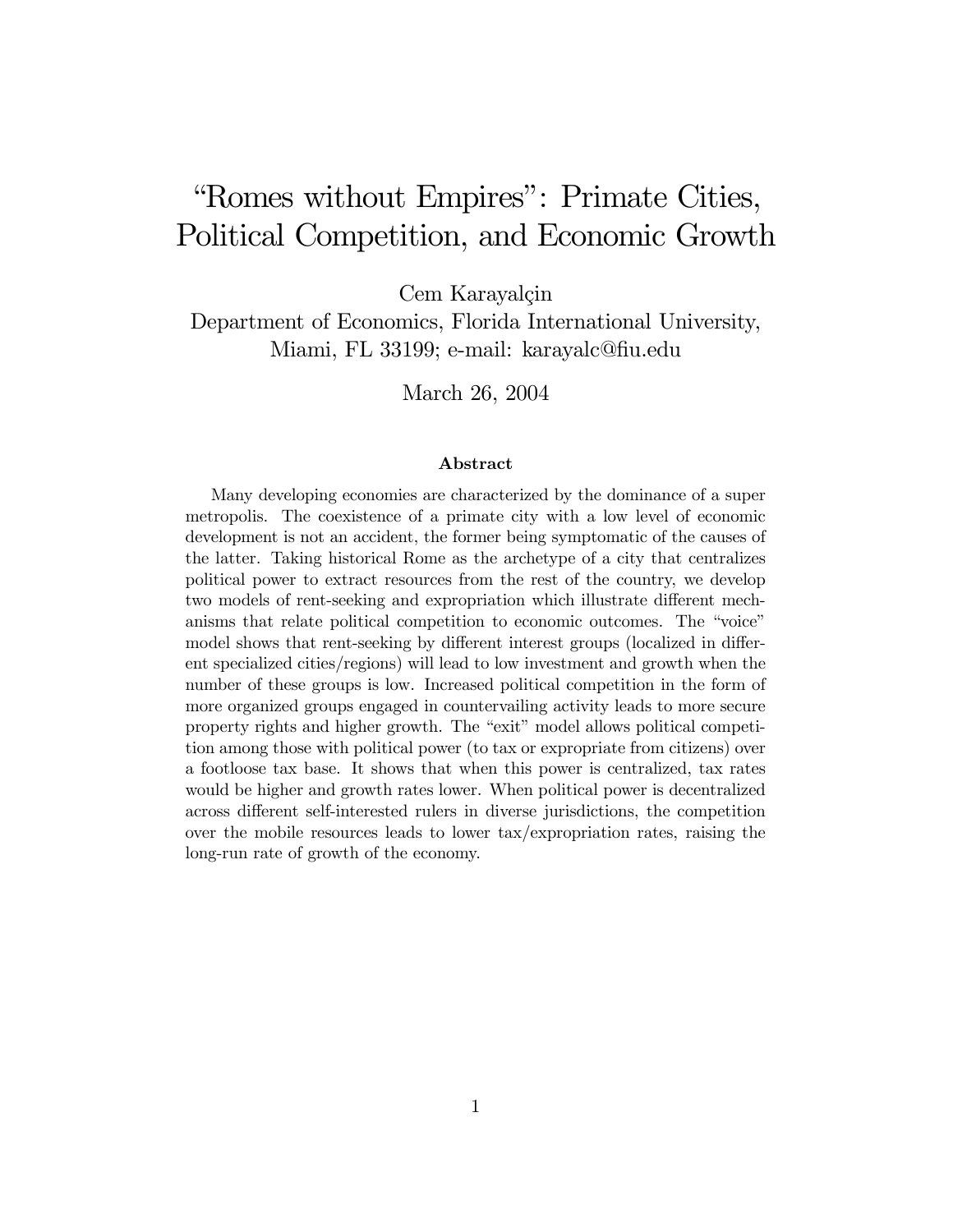## 1 Introduction

At its zenith, around second century A.D., Rome had become by far the largest city in the world with a population probably well in excess of 800,000, representing the largest part of the urban population of Italy. Citizens of this megalopolis enjoyed some unprecedented advantages. Roman law had quite early on (123 B.C.) entitled each citizen to receive a certain quantity of wheat at a fixed price. By 58 B.C. a succession of amendments to the law had reduced this price to zero. By 45 B.C. no less than 320,000 Romans received a free daily ration of bread that varied from 1 to 1.5 kilograms (yielding calories that would exceed the daily needs of an average adult).<sup>1</sup> Though, it has been estimated that by this time between 30 to 40 percent of the residents of Rome were either unemployed or underemployed, "[t]he state distribution of bread never bore, and would never bear, the least resemblance to assistance. Nothing indicates that the poorest citizens were given preference;...everything points to the reverse.<sup>"2</sup> Rome used its military and political might to suppress potential competitors to its rule and to extract resources from its empire. The result was that "the parasitic character of the Roman metropolis was not only responsible for a weakening of the Italian economy; it also played a central part in...the collapse of the empire.<sup>3</sup>

The parallels between the remarkable Roman concentration of urban population and political power in a primate city–a city that dominates all other urban areas in a given country–and similar patterns observed in the developing countries of the modern world has led Bairoch (1988) to label these modern primate cities "Romes without empires". Table 1 offers some suggestive examples of the dominance of several of these cities as of 1991.4

<sup>&</sup>lt;sup>1</sup>See Bairoch (1988, p. 81).

 $2$ Veyne (1976) cited in ibid. p.84.

 $3$ ibid. p. 105.

<sup>&</sup>lt;sup>4</sup>The table is taken from Balchin et al. (2000).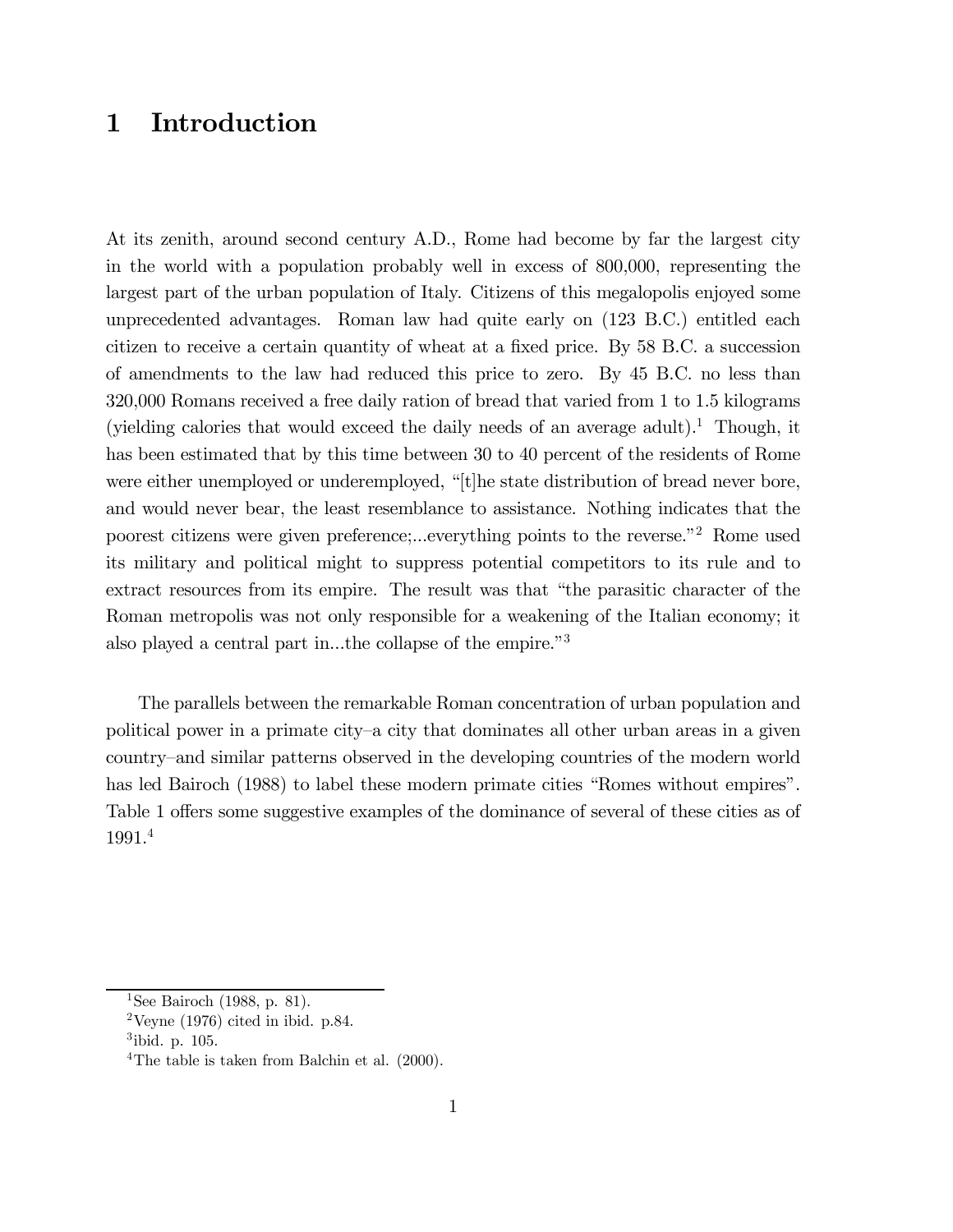| Table 1    |                    |                            |                    |  |  |
|------------|--------------------|----------------------------|--------------------|--|--|
| Country    | Largest City       | Population in largest city |                    |  |  |
|            |                    | Urban population           | Total population   |  |  |
|            |                    | (percent)                  | $(\text{percent})$ |  |  |
| Guinea     | Conakry            | 89                         | 23                 |  |  |
| Mauritania | Nouakchott         | 83                         | 39                 |  |  |
| Costa Rica | San Jose           | 77                         | 36                 |  |  |
| Congo      | <b>Brazzaville</b> | 68                         | 28                 |  |  |
| Angola     | Luanda             | 61                         | 17                 |  |  |
| Thailand   | Bangkok            | 57                         | 13                 |  |  |
| Gabon      | Libreville         | 57                         | 26                 |  |  |
| Liberia    | Monrovia           | 57                         | 26                 |  |  |
| Haiti      | Port au Prince     | 56                         | 16                 |  |  |
| Togo       | Lome               | 55                         | 14                 |  |  |

Such concentrations were for a long time in the making. Around 1930, when developing market economies had an average level of urbanization of 12.6 %, 16% of their urban population lived in fourteen large cities (cities that had populations of more than half a million). Such a high concentration of urban population in large cities of the developed world had been attained in 1880, when its average level of urbanization stood much higher at 23%. The number of the large cities in the developing world as well as the size of the population in them increased radically between 1930 and 1980, by which date they had 43% of the urban population, a number which paralleled that of the developed countries. However, the level of urbanization in the latter stood at 65% whereas developing market economies had an urbanization level half of that.<sup>5</sup> Furthermore, as a recent survey puts it "[s]ince primate cities are invariably national capitals, they are centres of decision-making and opinion-forming. They are thus able to dominate their countries both economically and politicallyî (Balchin et al. 2000, p. 64).

Primate cities of the developing world typically started out as major outlets for the export of products from their hinterlands and became centers of colonial or postcolonial administration, benefiting from a "lack of effective competition from provincial centersî.6 Thus, in colonial Spanish America a tiny number of ports (one in Spain and three in America) monopolized trade and prevented the formation of a dense commercial network, impeding the genesis of a system of specialization and exchange across the

 ${}^{5}$ For these numbers, see Bairoch (1988).

 ${}^{6}$ Clark (1996) and Balchin (2000).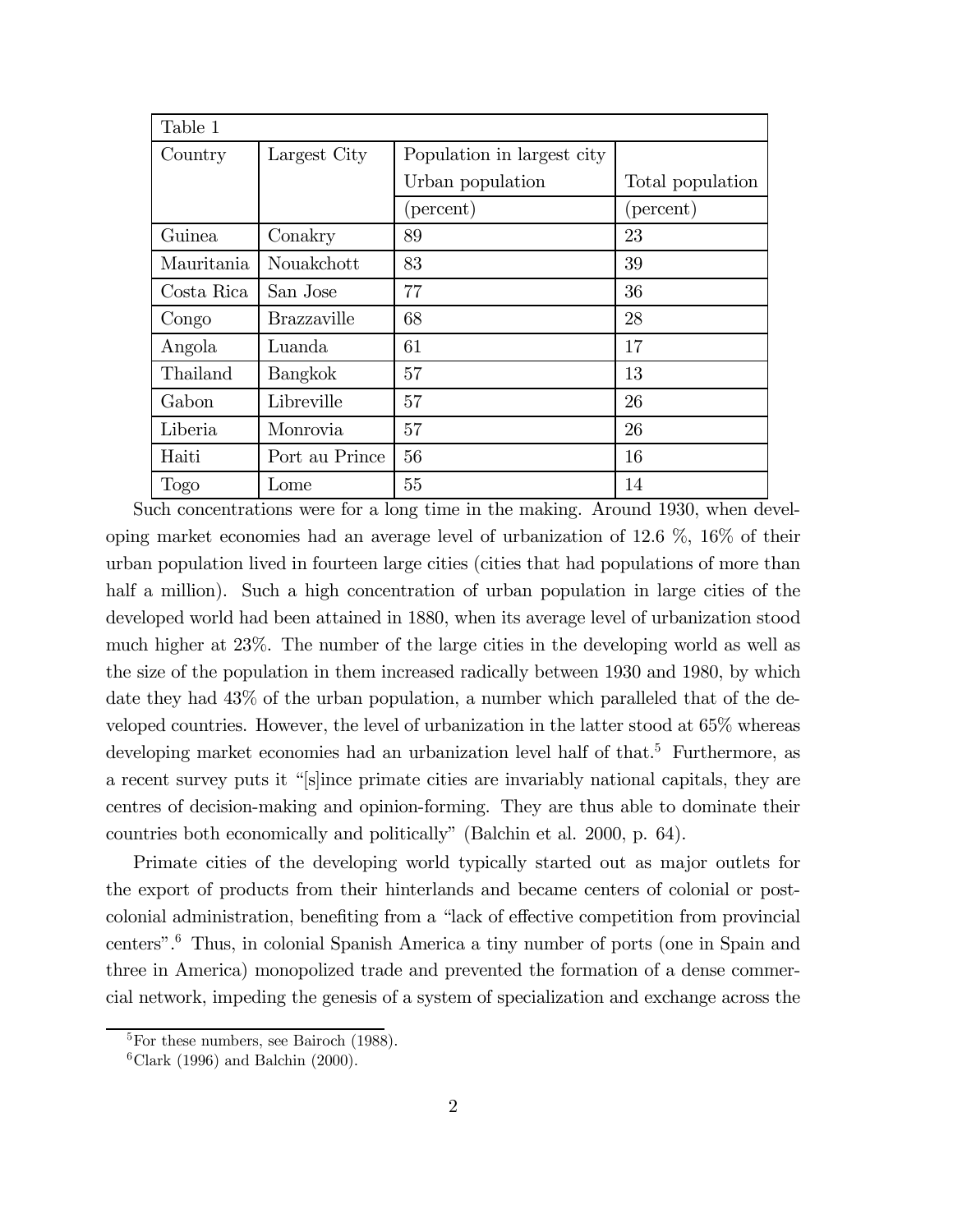colonies. In contrast, British North America developed hundreds of ports and surrounding hinterland economies, letting them compete against each other.<sup>7</sup> This contrast is symptomatic of the structural differences that led the two regions along divergent political and economic paths. North et al. (2000) argue that centralization of political power that results in an authoritarian establishment of order typically leads these governments to transgress the rights of the citizens. The lack of well-defined rights implies that more resources have to be devoted by agents to protect themselves from the state reducing the amount of resources allocated to productive activities. By reducing the threat of unilateral expropriation of property, a more polycentric distribution of political power, on the other hand, would lead to more secure property rights and a larger share of resources allocated to productive activities. The connection between the security of property rights, the distribution of political power and cities have long been recognized. In the Wealth of Nations, Adam Smith emphasized the importance of "the liberty and security of individuals,î noting that it was because of this security in the cities that industry flourished and "stock accumulated" there before the country. Smith argued that cities in France and England were given their freedom as a consequence of the political competition between the sovereign and feudal lords. As he put it  $\lq$ <sup>t</sup>[t]he burghers naturally hated and feared the lords. The king hated and feared them too; but though perhaps he might despise, he had no reason either to hate or fear the burghers. Mutual interest, therefore, disposed them to support the king, and the king to support them against the lords. They were the enemies of his enemies, and it was his interest to render them as secure and independent of those enemies as he could"  $(2000, p. 430)$ . It was also the direct pressure put on princes by alliances of cities such as the Hanseatic League, Greif et al. (1994) argue, that led to more secure property rights and, therefore, to the medieval expansion of trade. A related argument is put forward by Weingast (1995), who points out the role played by decentralization ("federalism") in the economic development and growth of "Netherlands from the late 16th through mid-17th century, England from the late 17th or early 18th through the mid-19th century, and the United States from the late 19th century until the late 20th century." An important reason why the industrial revolution could make headway in England was that when regulations in the established urban centers threatened to choke off the fledgling industrial activity, local justices in the north, who had their own political authority and,thus, regulatory power, competed to attract new forms of economic activity to their jurisdictions. This pattern, which would have been impossible in an economy where all fiscal and regulatory power had

<sup>7</sup>North, Summerhill and Weingast (2000).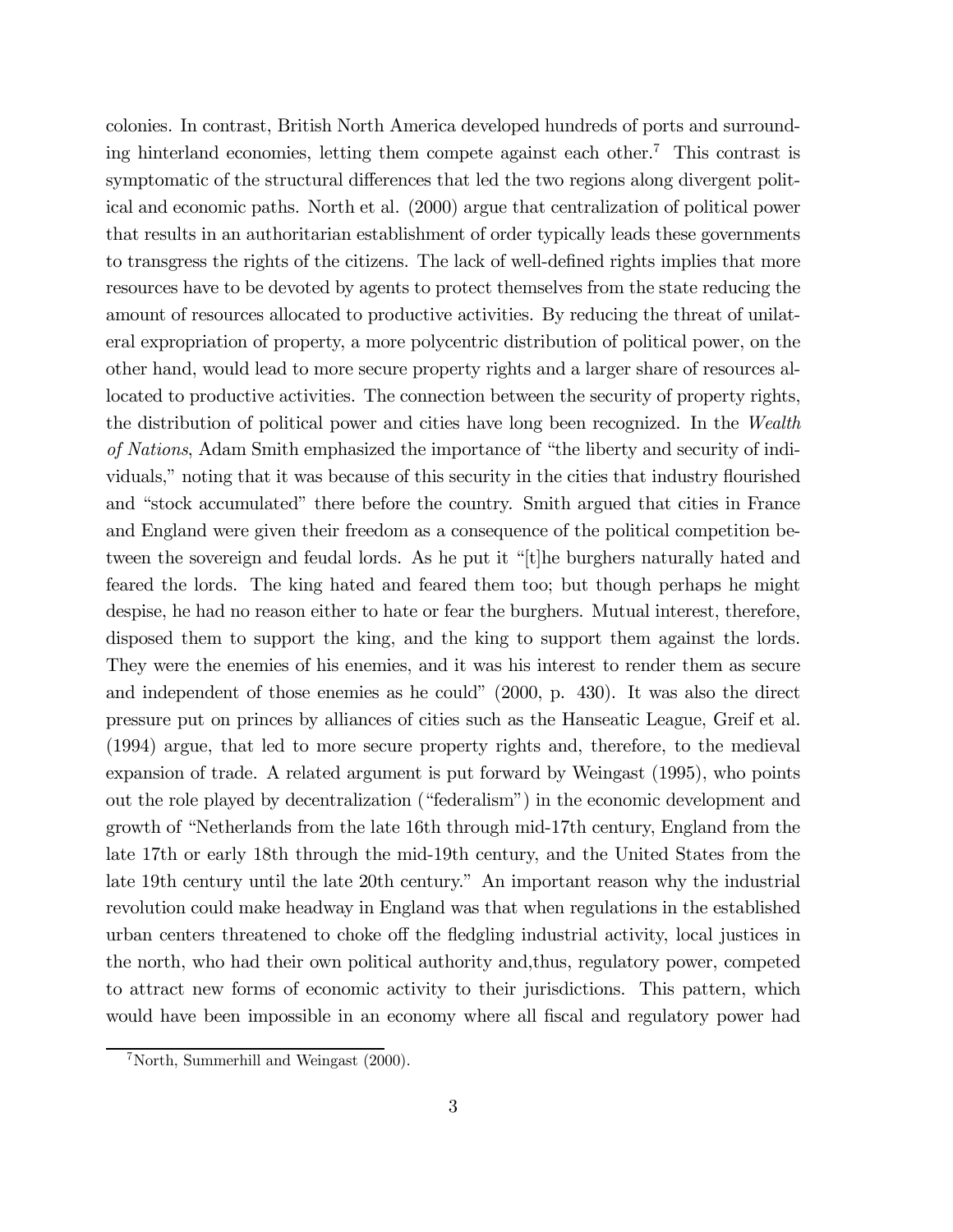been centralized, was eventually repeated elsewhere in Europe which saw the rise of a large number of new towns and cities that came to represent the new industrial interests as opposed to the established centers<sup>8</sup>.

Wherever the interests represented by the cities were politically dominated by other interests the results were debilitating. Thus, for instance, in the early modern period, ì[t]he economic crisis faced by the towns gave the [Eastern European] nobility, helped by its close links to the monarchy, the chance to break the bourgeois monopoly of foreign and domestic trade, to prohibit cities from granting asylum to runaway serfs, to outwit the burghers in commercial transactions and to secure price advantages for its own products by virtue of tariff reductions. Weakened by the measures rammed through diets by princes and noblemen, many Eastern European cities began to stagnate... This trend was accompanied by stagnating and in some instances declining productivity. Under such conditions peasant farming made little progress or even fell behind." (Rösener, 1994, pp. 111-113). The contrast between the European and Asian historical experiences is also very instructive. Whereas medieval European cities  $"$  made one free, $"$ <sup>9</sup>, as Elvin  $(1978)$  puts it "Chinese air made nobody free." This was because unlike the cities in Europe  $\lvert$ <sup>"</sup>(t]he [Chinese] city had nothing like a city charter, and no independent administration;... no laws and privileges that applied especially to its inhabitants; and no indigenous social groups that would have thought of demanding city dwellers' "rights" from the central government. In short, Chinese cities had no separate legal or political status; they were not corporate entities and had none of the organizational features that set European cities apart...[The] Chinese city did not make people free in specific political and legal senses..." (Mote pp. 761-62). Moreover, " $[t]$ he emergence of capitalism necessarily also depended on the expansion of the judiciary system to define the conditions under which private enterprise can grow; it has also required that economic interests be given relatively free rein to develop and that government allow rational implementation of business operations free of excessive interference. None of these conditions was being met in the late Ming and early Qing; there is no visible trend in that direction" (ibid., p. 769). It was in the second half of the nineteenth century that a number of port cities of the Asian agrarian empires were able to break free of the centralized authorities. International agreements imposed upon these authorities by the colonial powers established judicial systems that dramatically improved security of property rights and led to an

<sup>8</sup>See Bairoch (1988). De Vries (1984) shows that during early industrialization in Europe the slope of the rank-size distributions became flatter, indicating a movement towards polycentrism.

<sup>&</sup>lt;sup>9</sup>The medieval german expression "stadtluft macht frei" (city air makes one free) indicated that serfs who made it to the city were freed from their obligations to their lords.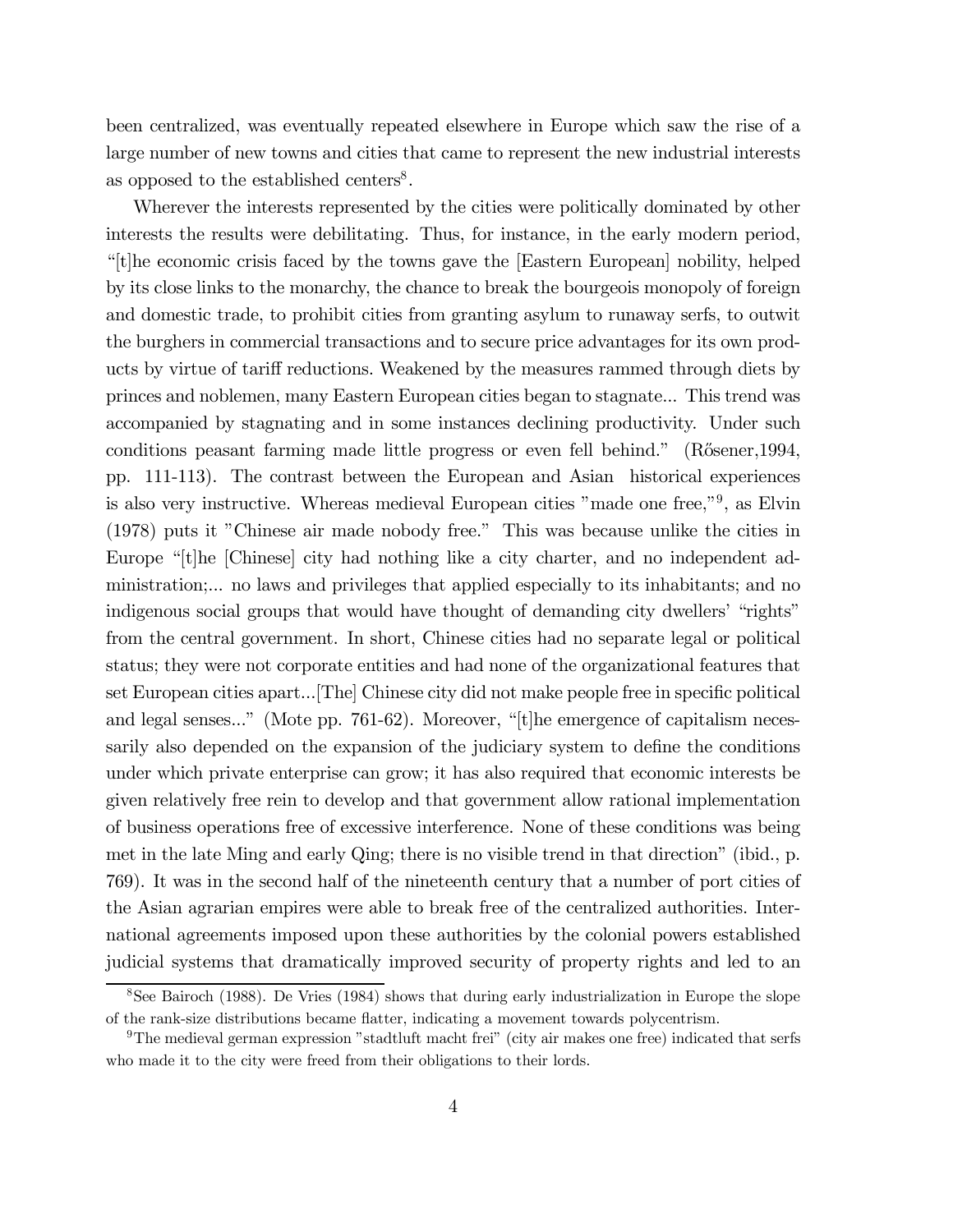unprecedented economic expansion.<sup>10</sup> In the same vein, the recent economic renaissance of a number of Chinese cities followed the establishment of a decentralized fiscal system. Since the late 1970s the central Chinese government has given many cities as well as semi-rural settlements "...varying degrees of autonomy in handling foreign investment, collecting taxes and dispensing revenue...The number of administrative areas, defined as cities, consequently increased from  $289$  in  $1982$  to  $570$  in  $1993$ " (Balchian et al.,  $2000$ , p. 68). Montinola, Qian, and Weingast (1996) argue that it is this decentralization that ensured the success of the Chinese reforms of 1979-1993. By establishing alternative centers of power, argue Montinola et al., decentralization generated forces that successfully resisted later attempts by the central government to compromise the reforms and led to the continuation of China's spectacular growth.

The connection between urban concentration and the level of economic development has been the subject of a large literature starting with the seminal paper of Williamson (1965) which put forward the hypothesis that one should expect a non-monotonic relation between the two. At early stages of development, Williamson supposed high urban concentration to be helpful by conserving on infrastructure and by enhancing information spillovers at a point when the economy suffers from a severe scarcity of infrastructure and information. With the development of the economy, it becomes possible to spread the infrastructure and information over to the hinterland, while rising costs in congested urban areas push producers and consumers out of these erstwhile centers. This pattern of income growth resulting initially in higher and later in lower urban concentration is supported by a number of empirical studies (Alonso, 1980; Wheaton and Shishido, 1981; Junius, 1999; Davis and Henderson, 2003).<sup>11</sup> A more recent strand of literature focuses on political factors to explain high urban concentration (Henderson, 1988; Ades and Glaeser, 1995; Henderson and Becker, 2000). Here the mechanism emphasized is that of a national government favoring a capital or central city in terms of investment, granting of loans, licences, etc. at the expense of the hinterland. This, it is argued, for instance allows the bureaucrats in the center to compete more effectively in the extraction of rents

 $10$ See Basu (1985), Broeze (1989), and Keyder et al. (1993).

 $11$ The most common measure of urban concentration used in the literature is urban primacy-typically the share of the largest urban area in the total urban population of the country (see Ades and Glaeser, 1995, Henderson, 2003). There are two exceptions to this rule: (1) Wheaton and Shishido (1981) and Henderson (1988) use the Hirschman-Herfindahl index of concentration, and (2) Rosen and Resnick (1981) employ the Pareto parameter measuring how quickly the city size declines as one moves downward in the distribution. However, because of data limitations, both measures cover a small number of countries for a single year.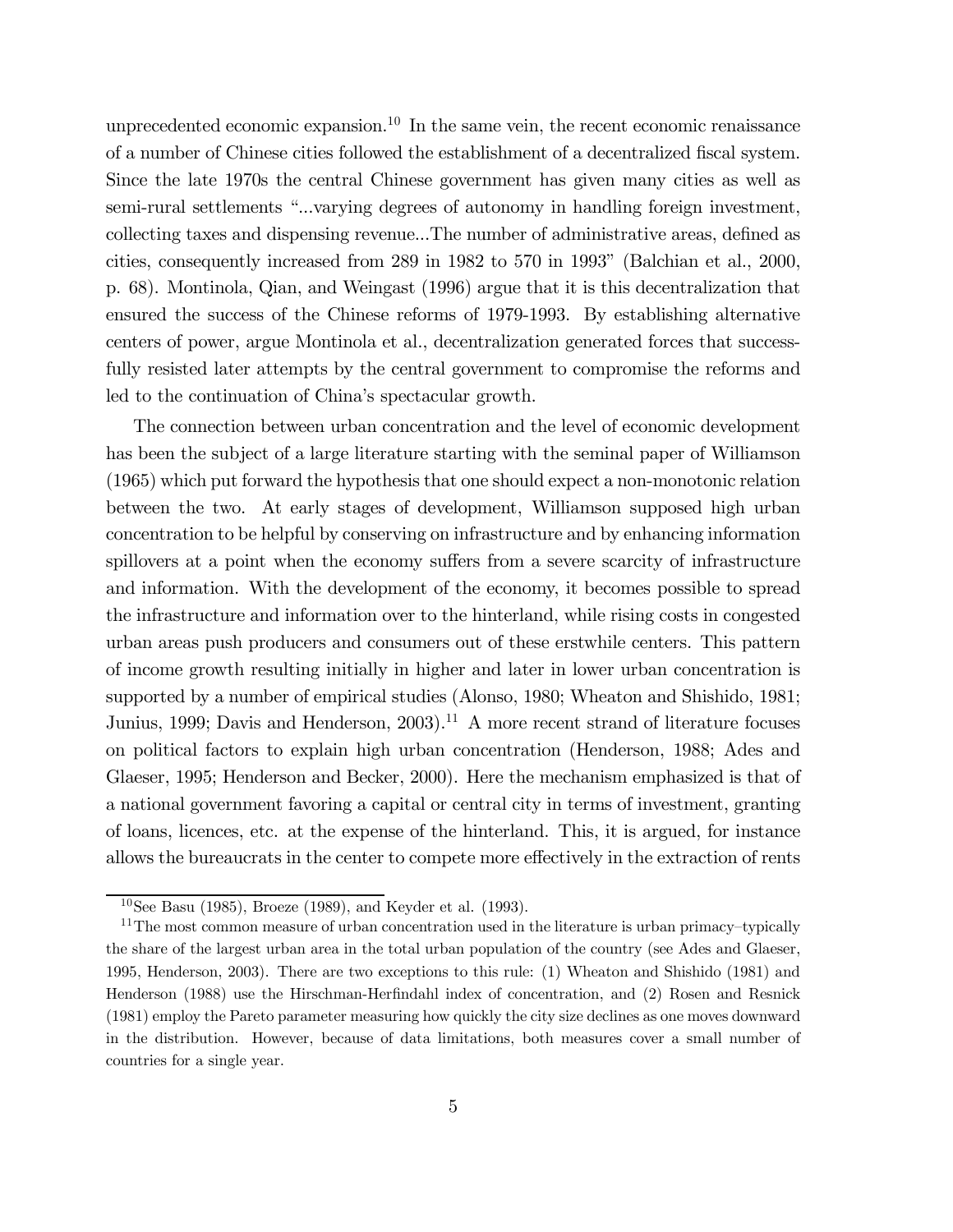against low-ranking rivals in the provinces. Finally, there is an emergent literature, as exemplified by Henderson (2003), that is directly relevant to our paper in that it grapples the link between urban concentration and economic growth.<sup>12</sup> Henderson finds evidence that there is a level of urban concentration that maximizes productivity growth and that this level depends on the development and the size of the economy.

Our paper differs from the existing literature in the area in that, unlike others (except Henderson, 2003), it focuses on the political economy mechanisms that causally link urban concentration to growth. The argument here is that urban concentration, by effectively centralizing political and economic power at the expense of potential competitors that could have risen elsewhere, has deleterious effects on the rate of growth of the "third world" economies. Several political economy mechanisms may account for the suggested negative effects of centralization. The paper (unlike Henderson, 2003) formalizes two of these which could be called the "voice" and "exit" mechanisms. The first one supposes that with division of labor and specialization different urban centers become nodes of different and potentially competing interests. To the extent that the political institutions allow for and respond to active rent-seeking by these interests, agents will not restrict themselves to purely economic activities, but engage in rent-seeking and try to redistribute income to themselves through political channels. The "voice" model (a version of the celebrated Grossman and Helpman (1994) lobbying setup) that formalizes such activity shows that as long as political competition remains limited, those organized groups that expend resources in rent-seeking succeed in redistributing income to themselves. However, a rise in the number of interests that engage in such political competition, reduces and eventually eliminates such redistribution. Insofar as redistribution leads to deadweight losses, its elimination would have beneficial consequences for economic development. The second mechanism is formalized in an "exit" model which starts with the argument that competition among rulers of political centers with some ability to conduct independent economic policy (such as cities that are administrative centers of regions within a country) might promote economic growth.<sup>13</sup> An environment that could give rise to such an outcome is one where footloose agents find it possible to move to those jurisdictions/cities where rulers offer policies that are more conducive to economic welfare of these agents. The "exit" model indeed shows that centralization of

<sup>&</sup>lt;sup>12</sup>Gallup et al. (1999) imply that urbanization may promote growth. Henderson (2003) finds no evidence for this hypothesis.

<sup>&</sup>lt;sup>13</sup>Karayalcin (2003) uses this setup in comparing the historical records of the agrarian empires of the East with that of the European states system.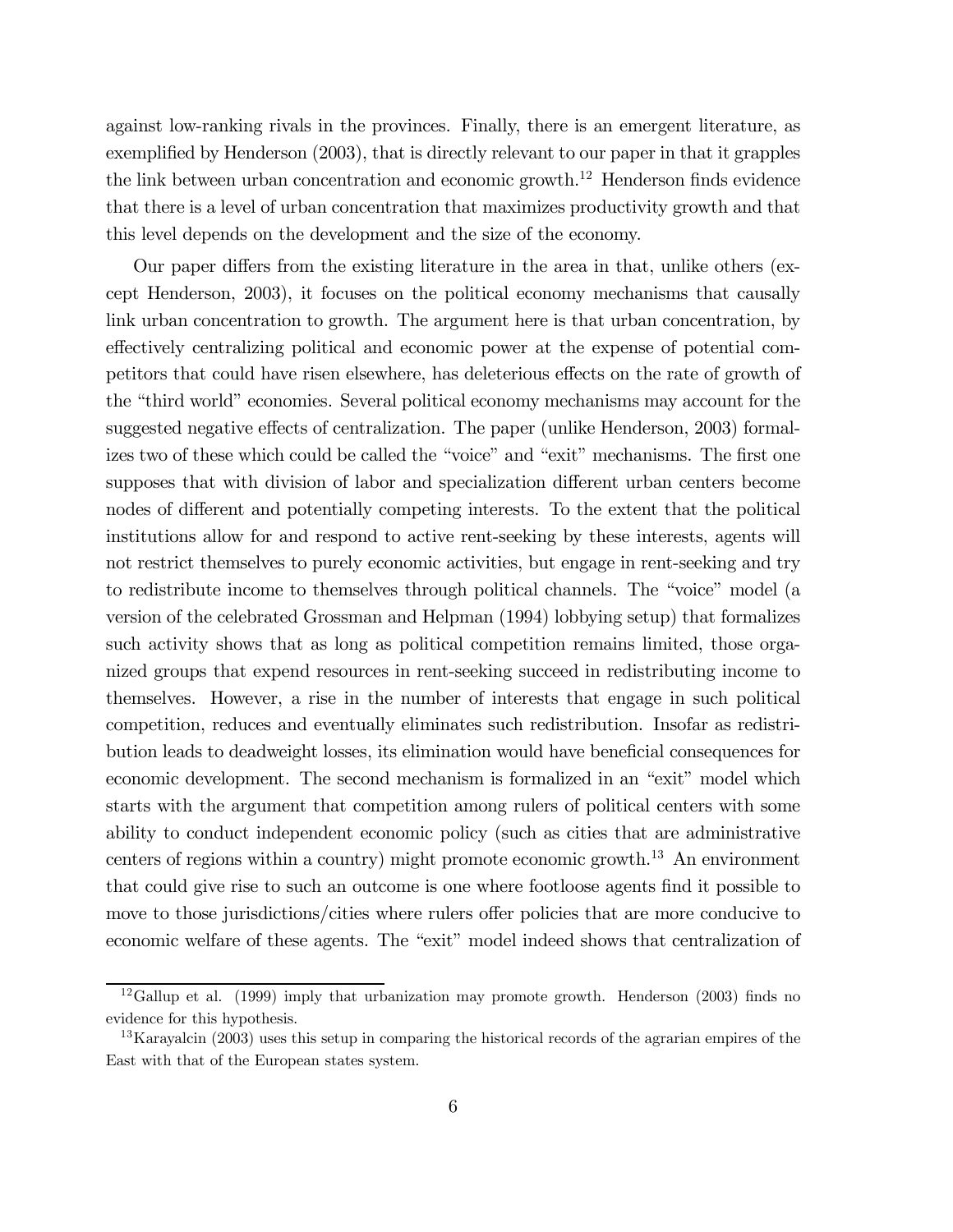power leads to higher expropriation rates<sup>14</sup> and lower levels of "public services", whereas political competition for mobile "resources" improves outcomes significantly, leading to higher long-run growth rates.

The role of political competition in promoting the adoption of more efficient policies in general has been noted in different contexts. Grossman and Helpman (1994) and Mitra (1999), for instance, show that the higher is the number of lobbies involved the smaller is the tariff subsidies awarded.<sup>15</sup> Acemoglu, Johnson, Robinson  $(2001)$  point out that concentration of political power in the hands of an elite implies that the majority of the population risks being held up by the elite after they undertake investments. This lack of secure property rights would then discourage investment and economic growth. Weingast (1995) argues that the crucial factor that generated economic expansion in both cases was political competition among jurisdictions (which he labels "market-preserving federalism") for the mobile capital and labor because this competition limited the ability of the state to confiscate wealth.<sup>16</sup> Epple and Romer  $(1991)$  present a static closedeconomy model where exit, that is the mobility of factors (a la Tiebout, 1956) subject to taxation, limits the extent of redistribution. Optimal taxation when the tax base is mobile internationally has been studied extensively in the literature (see Persson and Tabellini (1995) for a survey.) Recent common property models of growth (see, for example, Benhabib and Rustichini, 1996, Lane and Tornell, 1996) focus on the negative effects of conflict among social groups on growth as they attempt to expropriate resources from each other. In Grossman and Kim  $(1996)$  agents adopt a "voice" strategy, namely arming themselves to the teeth against potential predators/expropriators.<sup>17</sup> Another historically important alternative strategy is insurrection or revolt that, if successful, results in the expropriation of the rulers by their subjects (see Grossman, 1991). Thus,

<sup>14</sup>For a similar argument see Acemoglu, Johnson, Robinson (2001) who point out that concentration of political power in the hands of an elite implies that the majority of the population risks being held up by the elite after they undertake investments. This lack of secure property rights would then discourage investment and economic growth.

<sup>15</sup>See also Persson and Tabellini (2000, ch. 7).

<sup>&</sup>lt;sup>16</sup>Weingast (1995) Montinola, Qian, and Weingast (1996) also point out the fundamental role played by "federalism" in the remarkable growth performance of China over the past two decades. North, Summerhill, and Weingast (2000) and Nugent and Robinson (2001) emphasize the importance of political competition for the growth performance of a number of Latin American countries.

 $17$ In their empirical investigation of the importance of institutions, Acemoglu and Johnson (2003) find that institutions which protect citizens against expropriation have a first order effect on long-run economic growth.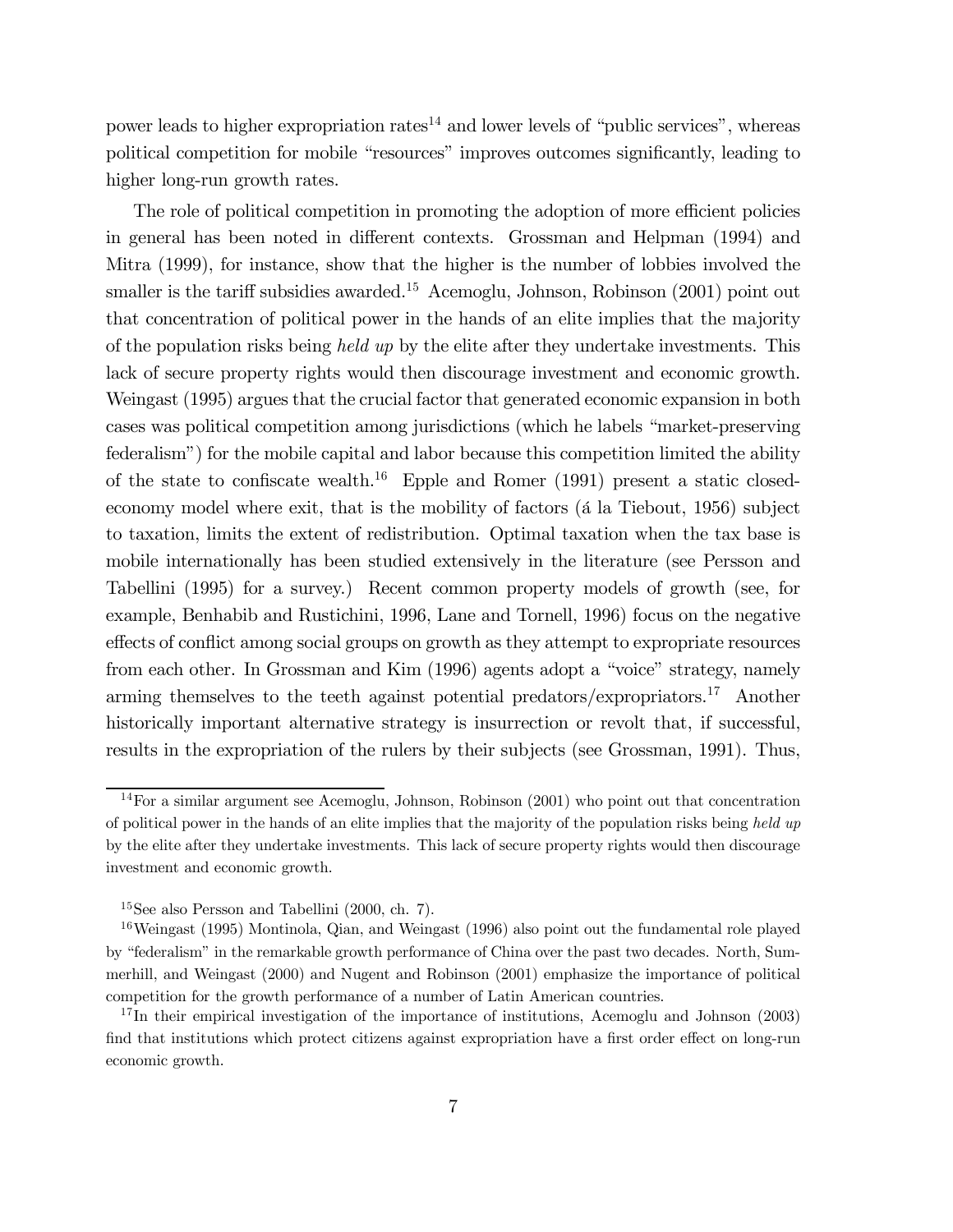Acemoglu and Robinson (2000b) argue cogently that the extension of the franchise in the West was a response to the threat of revolution. Democracy was necessary because the only safeguard for sustained redistribution desired by the masses was possession of political power. This link between political power and the redistribution of wealth it affords those who happen to command such power has been used in a number of different contexts. Acemoglu and Robinson (2002a) exploit this link to argue that political elites may block technological and institutional developments for fear that it would lead to loss of political power, which would then translate into an economic loss. Alesina and Rodrik (1994), among others, point out that in majoritarian democracies, which give the median voter the decisive political power, this power could be used to redistribute wealth. To the extent that such redistribution has to be carried out by distortionary taxation, this would lower the rate of growth of the economy.

The rest of the paper is organized as follows. Sections 2 and 3 present the models of ìvoiceî and ìexitî as versions of political competition. Section 4 concludes the paper.

## 2 Voice: Rent-seeking/Lobbying

The voice model presented here captures in a simple way the mechanism whereby limited political competition among self-interested parties would lead to distortions and deadweight losses. Increased political competition, on the other hand, would lead to more secure property rights (in the sense of reduced expropriation/taxation from unorganized groups) and more investment. To the extent that one identifies different interests as being locally differentiated–as would be the case, for instance, in an economy where division of labor and specialization has advanced–this would imply that those countries that are more polycentric would have higher growth rates.

Consider now an economy populated by two types of agents: a ruler (government) and a large number of citizens whose mass is normalized to one. All agents live for two periods. There are N groups of citizens in the economy, each representing a special interest localized in different cities/regions. Each group has mass  $\lambda_i$  with  $\lambda_i = 1$ . Some of the groups are organized into interest groups, others remain unorganized. Without loss of generality let  $\Theta = \{1, ..., n\}$  and  $\Lambda = \{n+1, ..., N\}$  be the sets of organized and unorganized groups. Each citizen in group  $i$  maximizes lifetime utility  $U_i$  given by

$$
U_i = u(c_{1i}) + \beta u(c_{2i}), \tag{1}
$$

subject to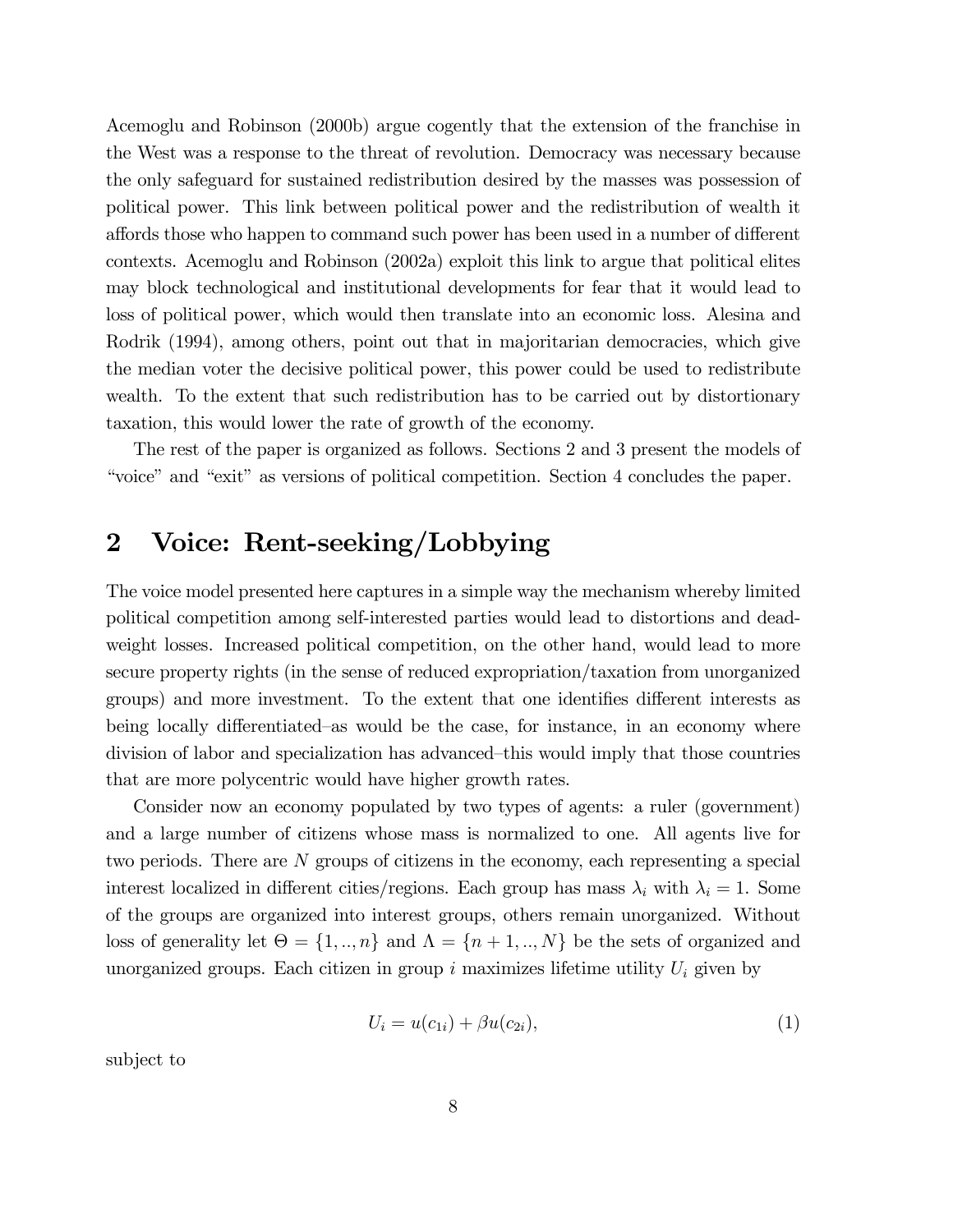$$
c_{1i} = (1 - \tau_i)e_i - s_i, \quad c_{2i} = Rs_i \tag{2}
$$

where  $c_{ki}$  is consumption in period-k  $(k \in \{1, 2\})$  an agent in group i, R is the gross rate of return, e interest and s denote endowment income and savings. The only policy instruments available to the ruler are proportional tax/subsidy rates, the vector of which is denoted by  $\tau = (\tau_1, ..., \tau_N)$  where  $\tau_i > 0$  ( $\tau_i < 0$ ) denotes a tax (subsidy) rate. Solution of a citizen's problem given in  $(1)$  and  $(2)$  yields the indirect utility

$$
V_i = V(\tau_i), \quad V'(.) < 0.
$$
\n(3)

Suppose, as in Grossman and Helpman (1994), that the ruler's utility function  $U_R(\tau)$ takes the form

$$
U_R(\tau) = \sum_{j \in \Theta} C_j(\tau) + a\Omega(\tau) \tag{4}
$$

where  $C_j(\tau)$  is the contribution schedule of interest group  $j$ ,  $\Omega = \sum_{i=1}^N \lambda_i V_i$  is aggregate social welfare, and a is the weight the ruler attaches to social welfare  $\Omega$ . If  $a = 0$ , the ruler cares only about the contributions he receives, while if  $a \to \infty$  he behaves as a utilitarian social planner.

Suppose that the tax-cum-subsidy policy is purely redistributionary

$$
\sum \lambda_i \tau_i e_i - T = 0 \tag{5}
$$

where T is the deadweight loss from taxation.

Rent seeking by organized lobbies takes the following form: all groups organized into lobbies offer truthful contribution schedules

$$
C_j(\tau) = \max[0, \lambda_j(V_j(\tau) - \omega_j)] \tag{6}
$$

(where the scalars  $\omega_i$  are to be determined in equilibrium) that reveal how much they are willing to pay for the implementation of the policy vector  $\tau$ . The ruler chooses  $\tau$ after observing the offered contributions.

Focusing, as in Grossman and Helpman (1994), on equilibria where organized groups make positive contributions, (4) and (5) yield

$$
\max U_R(\tau) = \sum_{j \in \Theta} \lambda_j (V_j(\tau) - \omega_j) + a\Omega(\tau) \Rightarrow \max \sum_{j \in \Theta} \lambda_j V_j(\tau) + a\Omega(\tau). \tag{7}
$$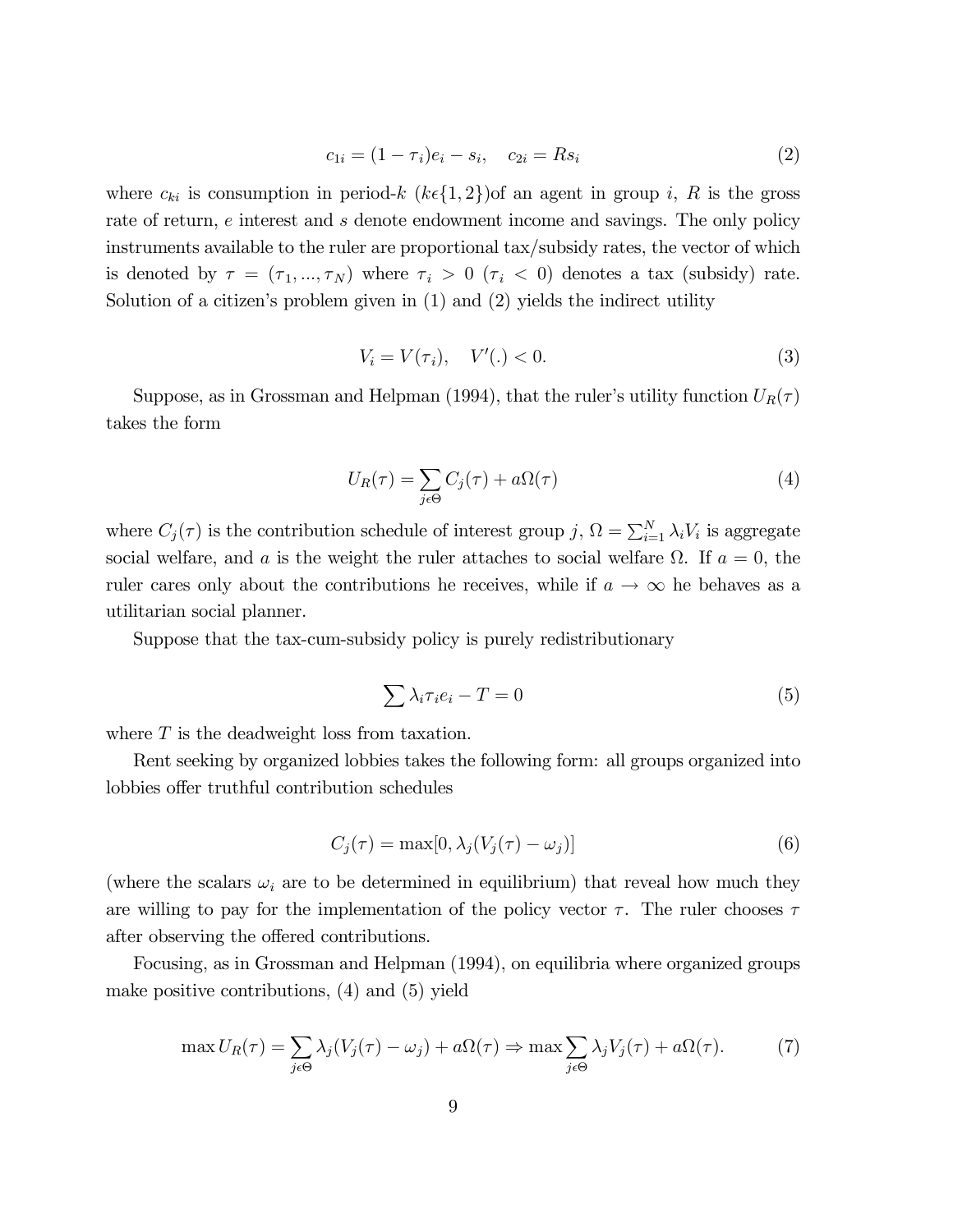Thus,

$$
\tau = \arg \max_{\tau} \left( \sum_{j \in \Theta} \lambda_j V_j(\tau) + a \sum_{i \in \Theta \cup \Lambda} \lambda_i V_i(\tau) \right), \tag{8}
$$

that is the policy vector chosen by the ruler is the one that maximizes a weighted social welfare function where the welfare of organized groups receives the weight  $1+a$ , whereas that of the unorganized groups receives a weight of only a. In other words, rent-seekers (groups that engage in lobbying here) obtain favorable treatment from the ruler in return for the resources transferred to him. Note also that (6) is a special form of the more general political support function of Hillman (1989) and provides micro foundations for this function.

To put the results into sharp focus, specialize now the period utility functions u(  $c_{ki}$ ) to  $u(c_{ki}) = \ln c_{ki}$ , and let the deadweight loss be proportional to total (and given  $\lambda_i = 1$ , average) income  $e = \sum_{i \in \Theta \cup \Lambda} \lambda_i e_i$ , so that

$$
T = \begin{cases} \sigma e > 0 \text{ if } \exists i \text{ such that } \tau_i > 0, \\ 0 \text{ if } \forall i \tau_i = 0. \end{cases}
$$
 (9)

(7) then yields the following expressions for the tax/subsidy rates for organized and unorganized groups

$$
\tau_j = 1 - \frac{e}{e_j} \frac{(1+a)(1-\sigma)}{(\lambda_o + a)}, \quad j \in \Theta
$$
\n(10)

$$
\tau_i = 1 - \frac{e}{e_i} \frac{a(1 - \sigma)}{(\lambda_o + a)}, \quad i\epsilon \Lambda \tag{11}
$$

where  $\lambda_o \epsilon [0, 1]$  denotes the mass of individuals organized in interest groups. These equations yield a number of results, the most important of which for our purposes are summarized by the following.

**Proposition 1** Let, for simplicity, all individuals have the same endowment income so that  $e_i = e$  for all  $i \in \Theta \cup \Lambda$ . Then organized groups receive a subsidy and unorganized groups are taxed as long as the mass of individuals belonging to rent-seeking groups is less than a critical level  $\tilde{\lambda}_o = 1 - \sigma(1+a)$ . Once the critical level is reached redistribution ends.

**Proof.** This follows immediately from  $(8)$ - $(11)$ .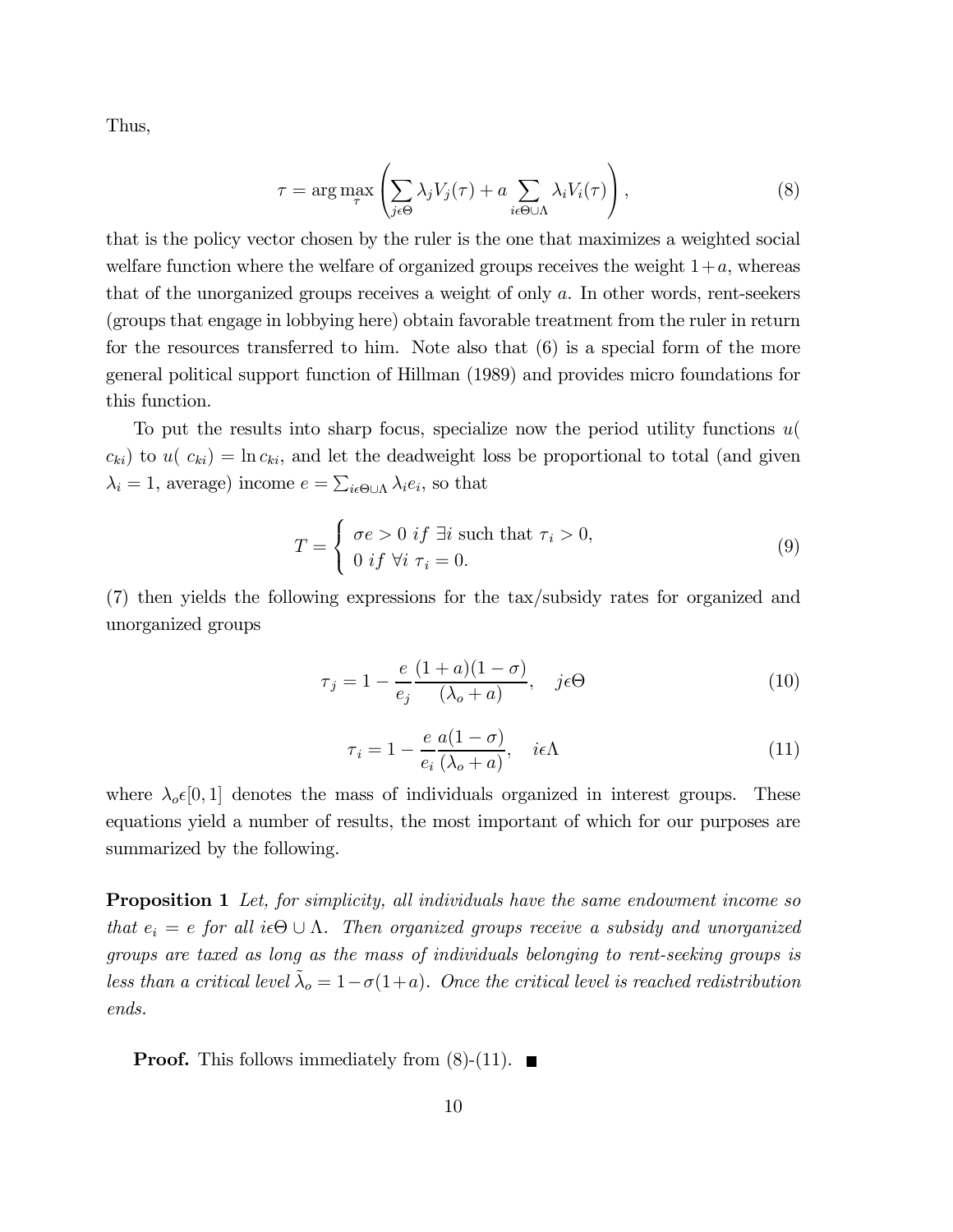The proposition reflects the argument that interest groups typically engage in rentseeking activities, attempting to redistribute income from the rest of the population to themselves. Such activity succeeds as long as it does not meet with effective opposition from groups that are adversely effected.

Proposition 2 Redistribution depresses aggregate investment and, thus, growth until political competition among interest groups reaches a critical level (expressed by the critical mass of organized groups in Proposition 1). Beyond that critical level investment and growth bounces to a higher level.

**Proof.** First note that (1) and (2) yield  $s_i = \frac{\beta}{(1+\beta)}(1-\tau_i)e_i$ . Thus, total savings s is given by  $s = [\beta/(1+\beta)] \sum_{i \in \Theta \cup \Lambda} (1 - \tau_i) \lambda_i e_i$ . Substituting the ruler's budget constraint yields  $s = \frac{\beta}{(1 + \beta)}(e - T)$ . Once political competition among groups (as measured by the mass  $\lambda_o$  of citizens engaged in organized rent-seeking activity) reaches the critical level  $\lambda_o$  the ruler stops redistributing income through taxes and subsidies, deadweight losses vanish and savings, investment, and, thus, growth rises to a higher level.  $\blacksquare$ 

Thus, we have established that once it attains a certain critical level, increased political competition among interest groups leads to reduced taxation (expropriation), improving the security of property, and, thus leading to more investment and higher levels of growth.

## 3 Exit: Long-run growth under centralized and decentralized systems

I now turn to an analysis of long-run growth under centralized and decentralized systems. To do so I use a simple dynamic setup to illustrate the main points. An economy in this setup consists of two types of agents, rulers and citizens. Citizens produce a good that can be used for consumption and investment. Rulers appropriate a portion of the good produced and in return may choose to supply public services that enhance the productivity of the citizens. Rulers are identified with different cities/regions which I will label jurisdictions. I start by discussing the role and nature of these public services.

#### 3.1 Productive "Public Services"

Each citizen  $i$  in jurisdiction  $j$  has access to a production technology summarized by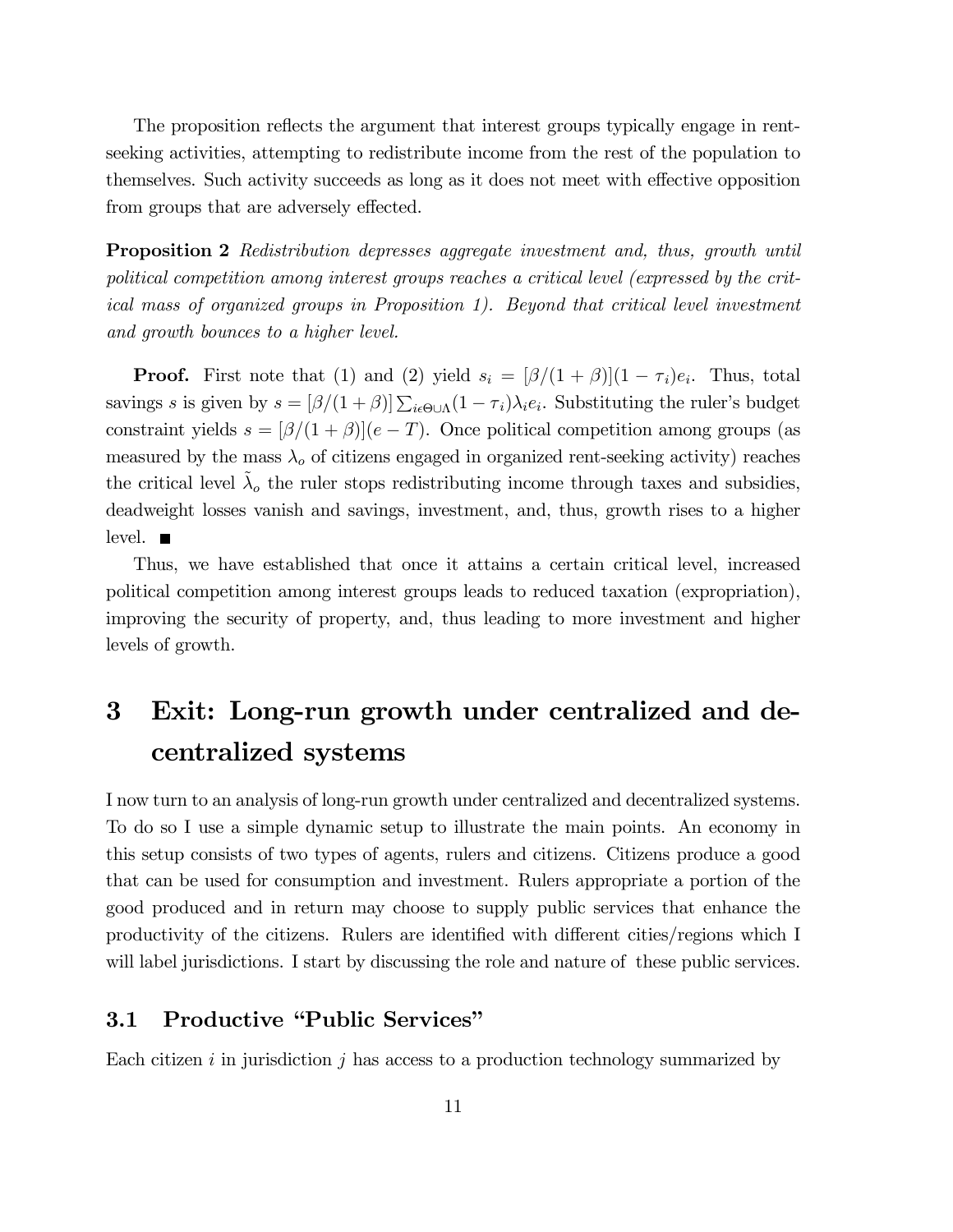$$
y_i^j = \alpha k_i^j f(G^j/Y^j), \quad f(0) = 0, f' > 0, f'' < 0,
$$
\n(12)

where  $y_i^j$  is the quantity of the composite good produced by the citizen i,  $\alpha$  is a positive constant,  $k_i^j$  is the stock of "capital"<sup>18</sup> that the citizen has in his possession, f is a function that depends on the total output of the jurisdiction  $Y^j = \int y_i^j di$ , and  $G^j \geq 0$  denotes the amount of public good provided by the ruler of jurisdiction  $j$ . The formulation of the function  $f(.)$  reflects three considerations: (i) the higher is the level of public services provided, the more productive is each producer; (ii) the provision of public services is essential for "social order" and for production so that if the ruler fails to provide such services no production can take place  $(f(0) = 0)$ ; and (iii) typically the provision of public services such as security, adjudication, irrigation works, roads, and waterways is subject to congestion, i.e. the public service is rival but not excludable.<sup>19</sup> For a given amount of public services  $G<sup>j</sup>$ , the quantity of the service available for each user falls as more users take advantage of the services provided. Thus, in (1) we have an increase in  $Y^j$  for given  $G^j$  reducing the level of public services available to each producer as well as leading to a decline in the output  $y_i^j$  of each producer.<sup>20</sup> Note for future reference that had there, unrealistically, been no congestion in the provision of public services, the resulting growth rate would display scale effects.

Equation (12) also implies that the output of an individual producer is subject to constant returns to the private capital, provided that the ruler maintains a constant level of public services to total output, that is a constant level of congestion.

I now turn to the description of the problem faced by the citizens.

<sup>&</sup>lt;sup>18</sup>I interpret the "capital stock"  $k$  as a composite having physical and human capital components. It is straightforward to show that under certain conditions a model with both types capital can be formulated as in (1) (see Barro and Sala-i-Martin, 1995, pp. 144-146). I also interpret human capital as a "comprehensive stock of all knowledge" and human capital accumulation as including research, development, and invention. In this I follow Lucas (2002) who questions the usefulness and empirical validity of the models that interpret "human capital" as "schooling" and, thus, need to add a second state variable called "blueprints" to account for all sources of productivity growth.

<sup>&</sup>lt;sup>19</sup>Note that G is a flow, so that the right interpretation say, for roads, would be total mileage per year, etc.

 $^{20}$  For a thorough analysis of this and other formulations as well as their implications, see Barro and Sala-i-Martin (1992) and Eicher and Turnovsky (2000).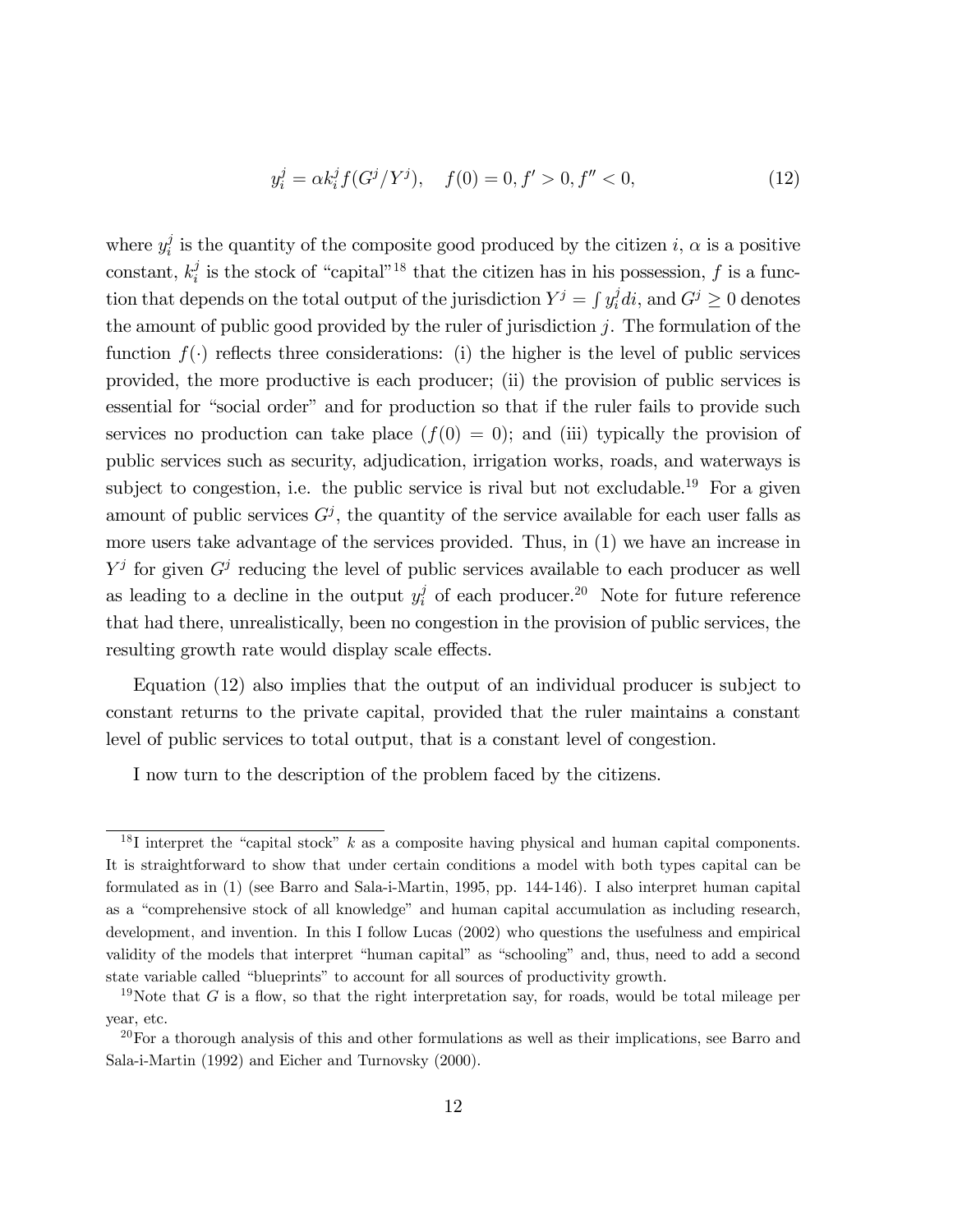### 3.2 The citizens

Citizens are infinitely-lived dynastic families. Each family i residing in jurisdiction  $j$ chooses its consumption  $c_i^j$  to maximize its lifetime welfare  $U_i^j$  given by

$$
U_i = \int_0^\infty u(c_{i,t}^j)e^{-\rho t}dt, \quad u(c_{i,t}) = \frac{(c_{i,t}^j)^{1-\theta} - 1}{1-\theta}
$$
\n(13)

subject to the budget constraint<sup>21</sup>

$$
c_i^j + \dot{k}_i^j = (1 - \tau^j)y_i^j \tag{14}
$$

where  $\tau^j$  is the constant rate at which the ruler expropriates income. Henceforth, for simplicity I shall call  $\tau^j$  the tax rate with the understanding that this need not coincide with the legal tax rate (legitimized by whatever political mechanism that may exist). This is important because extra-legal expropriation historically played an important role in the transfer of income from the ruled to the ruler.<sup>22</sup>

A jurisdiction j starts life with a continuum of citizens whose mass is  $N^j$ . The citizens may choose to change the location of their residence, which coincides with the location of their productive activities. Changing a location is taken to imply migration from one jurisdiction to another. Citizens migrate, taking their capital with them, if doing so improves their welfare. Citizens who migrate incur a one-time migration cost  $\xi \geq 0$ .

#### 3.3 The rulers

Each jurisdiction is ruled by one infinitely-lived ruler. Rulers derive utility from consumption. They also derive an additional benefit from ruling a jurisdiction with a minimum number,  $\overline{N} > 0$ , of inhabitants. We suppose that this is the minimum number required, *inter alia*, to sustain, for instance, the jurisdiction and its ruler as independent entities. Formally,

$$
U_r^j = \int_0^\infty u(c_{r,t}^j)e^{-\rho t}dt + \Omega(N^j), \quad u(c_{r,t}) = \frac{(c_{r,t}^j)^{1-\theta} - 1}{1-\theta},
$$

 $21$  In what follows I drop the time subscripts except where there is risk of confusion.

 $22$ Historically, of course, everywhere more than one agent taxed the producer and not every tax demanded by every collector was "legal". I simplify by assuming that there exists one ruler per jurisdiction. However, allowing for other expropriators will not change the conclusions regarding the contrast between centralized and decentralized systems and adds nothing to understanding the basic mechanisms involved in that contrast.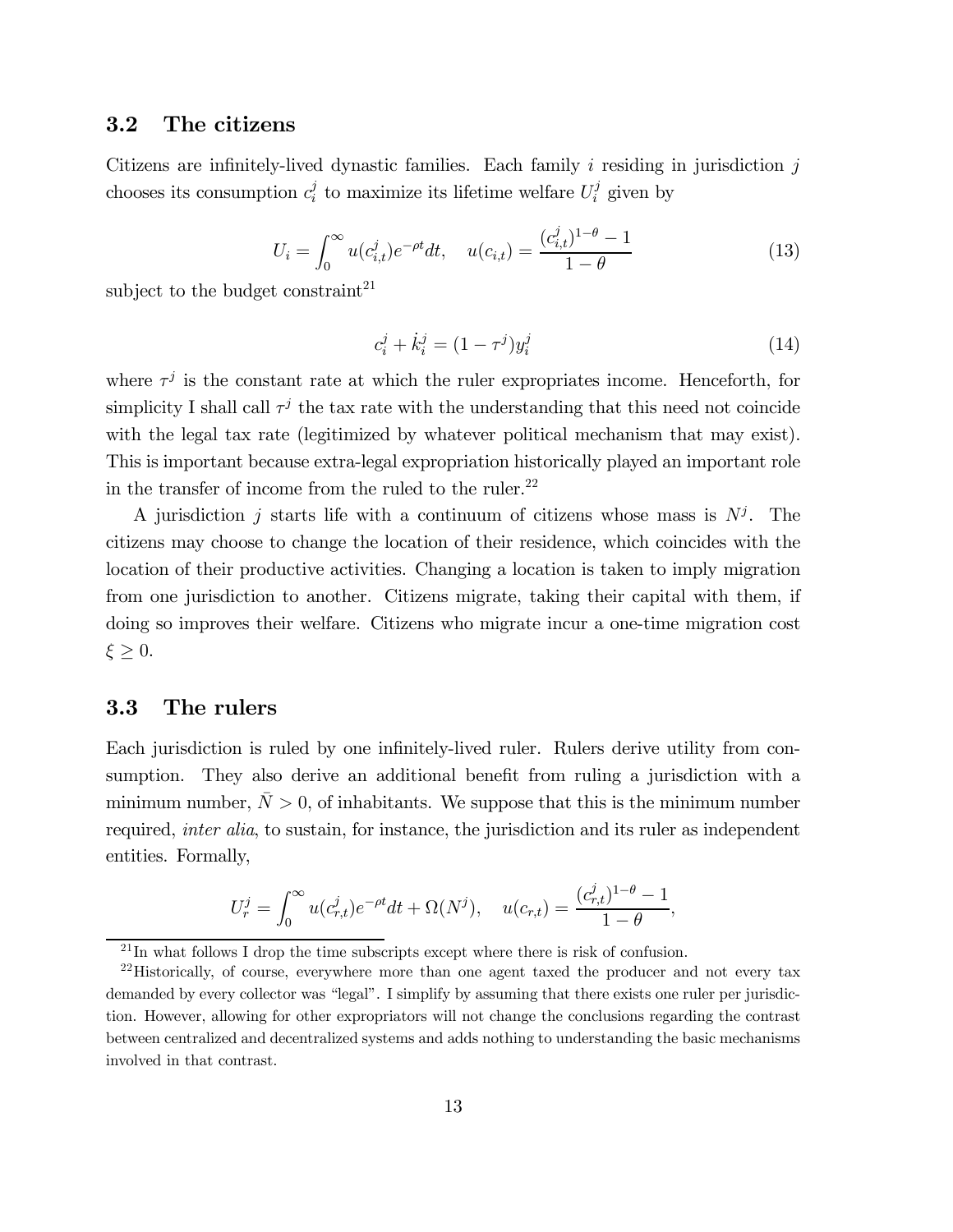$$
\Omega(N^j) = \begin{cases}\n\Delta > 0 \text{ if } N^j \ge \bar{N} > 0 \\
0 & \text{if } N^j < \bar{N}\n\end{cases},\n\tag{15}
$$

where the subscript r indicates a ruler and the function  $\Omega(N^j)$  captures the additional benefits a ruler enjoys when the jurisdiction has at least  $\bar{N}$  citizens.<sup>23</sup>

From citizens residing and producing in jurisdiction  $j$  its ruler collects tax revenues  $\tau^j Y^j$  of which he uses a fraction  $(1 - \mu^j)$  to finance the provision of public goods; thus,  $G^j = (1 - \mu^j) \tau^j Y^j$ . The rest is employed for the ruler's consumption; thus  $c^j = \mu^j \tau^j Y^j$ .

I now turn to the description of equilibrium first in a centralized economy and secondly in a decentralized system of multiple jurisdictions forming an economy .

#### 3.4 The centralized economy

A centralized economy for our purposes is an economy from which its inhabitants find it impossible to emigrate. Formally, a centralized economy is an economy where the migration cost  $\xi \to \infty$ . Thus, the ruler of such a centralized economy finds himself with a subject population on which taxes can be imposed without fear of losing at least some of them to a rival ruler. The problem that confronts such a ruler is to determine (1) the level of the proportional tax to be imposed upon his citizens and (2) the fraction of the tax revenue that can be used to finance the ruler's consumption. An increase in the tax rate has two contradictory consequences. On the one hand, it reduces the rate of return on investment and, thus, lowers the rate of capital accumulation by his citizens. This depresses future output and future revenues that can be appropriated by the ruler. On the other hand, given the existing capital stock, a higher tax rate yields, ceteris paribus, more tax revenue, enabling the ruler to supply a higher quantity of the public good. This, in turn, increases both the output and the rate of return on investment.

Formally, to solve the problem confronting the ruler of the centralized economy, we start by describing the behavior of the citizens facing given  $\tau$  and  $\mu$  (thus, a given quantity of the public good relative to total output).<sup>24</sup> Citizens maximize their utility given in (13) subject to (12) and (14), facing an after tax rate of return on capital equal to  $(1 - \tau)\alpha f(G/Y)$ . It is straightforward to show that given constant  $\tau$  and  $\mu$ , the

 $23$ The only role this additional benefit plays in the analysis that follows is to ensure that a ruler that chooses the optimal tax and appropriation rates is never indifferent between that choice and that of adopting policies that lead to the loss of all citizens.

<sup>&</sup>lt;sup>24</sup>In this section I drop the economy superscripts j because we are concerned with a single centralized economy.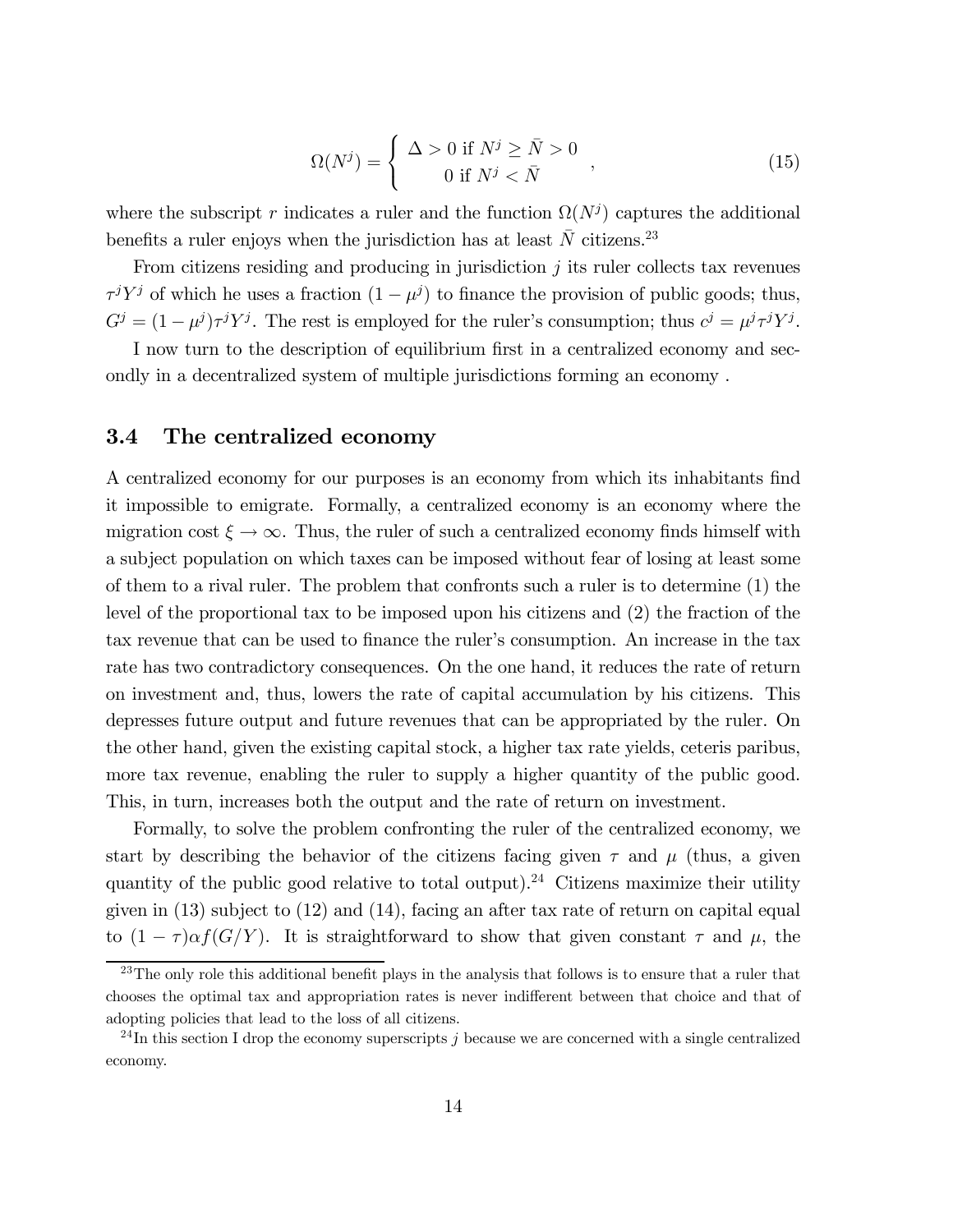choices of the citizens yield growth rates for consumption, capital, and output all equal to the same constant  $g$  given by

$$
g = (1/\theta) \{ (1 - \tau) \alpha f [(1 - \mu)\tau] - \rho \}.
$$
 (16)

Given our restrictions on the function  $f(\cdot)$ , this growth rate initially rises with the tax rate  $\tau$  at low values and falls with it as  $\tau$  keeps rising, reflecting the trade-offs mentioned above. The value of  $\tau$  that maximizes the growth rate g is implicitly given by  $(1 - \tau)(1 - \mu)f'[(1 - \mu)\tau] = f[(1 - \mu)\tau]$ . Since a higher rate of consumption  $\mu$  reduces the amount of public good supplied by the ruler, it lowers the growth rate.

The welfare of an individual citizen, given this constant growth rate, (12), (13), and (14) can be expressed as

$$
U_i = (1 - \theta)^{-1} \left[ \frac{k_{i,0}^{1-\theta}}{\rho - g(1-\theta)} - \frac{1}{\rho} \right], \quad \frac{dU_i}{dg} > 0.
$$
 (17)

Thus, the welfare of an individual citizen depends positively on the growth rate  $g^{25}$ .

Turning now to the problem faced by the ruler, we first observe that since his consumption is given by  $c = \mu \tau Y$  it also grows at the common constant rate g given time-invariant choices for  $\tau$  and  $\mu$ . His lifetime welfare is hence given by

$$
U_r = (1 - \theta)^{-1} \left[ \frac{c_{r,0}^{1-\theta}}{\rho - g(1-\theta)} - \frac{1}{\rho} \right] + \Omega(N), \quad c_{r,0} = \mu \tau a K_0 f [(1 - \mu)\tau]
$$
(18)

where  $K_0 = \int k_{i,0}di$  is the aggregate initial capital stock. The ruler uses the instruments at his disposal,  $\tau$  and  $\mu$  to maximize his lifetime welfare. The first-order conditions for his maximization problem can be expressed (with  $\pi \in \{\tau, \mu\}$ ) as

$$
\partial U_r / \partial \pi = \Lambda \left\{ \left[ \rho - g(1 - \theta) \right] \left( \partial c_{r,0} / \partial \pi \right) + c_{r,0} \left( \partial g / \partial \pi \right) \right\} = 0, \quad \Lambda \equiv c_{r,0}^{-\theta} \left[ \rho - g(1 - \theta) \right]^{-2} \tag{19}
$$

where

$$
\partial c_{r,0}/\partial \tau = (\mu/f) Y_0 \left[ f(\cdot) + (1-\mu)\tau f'(\cdot) \right] > 0, \quad \partial g/\partial \tau = (\alpha/\theta) \left[ (1-\mu)(1-\tau)f'(\cdot) - f(\cdot) \right]
$$

$$
\partial c_{r,0}/\partial \mu = (\alpha \tau K_0) [f(\cdot) - \mu \tau f'(\cdot)], \quad \partial g/\partial \mu = -(\alpha/\theta) (1 - \tau) \tau f'(\cdot) < 0.
$$

<sup>&</sup>lt;sup>25</sup>In (6) the sign of the partial derivative follows from  $\rho - g(1 - \theta) > 0$  which is required for the transversality condition to hold.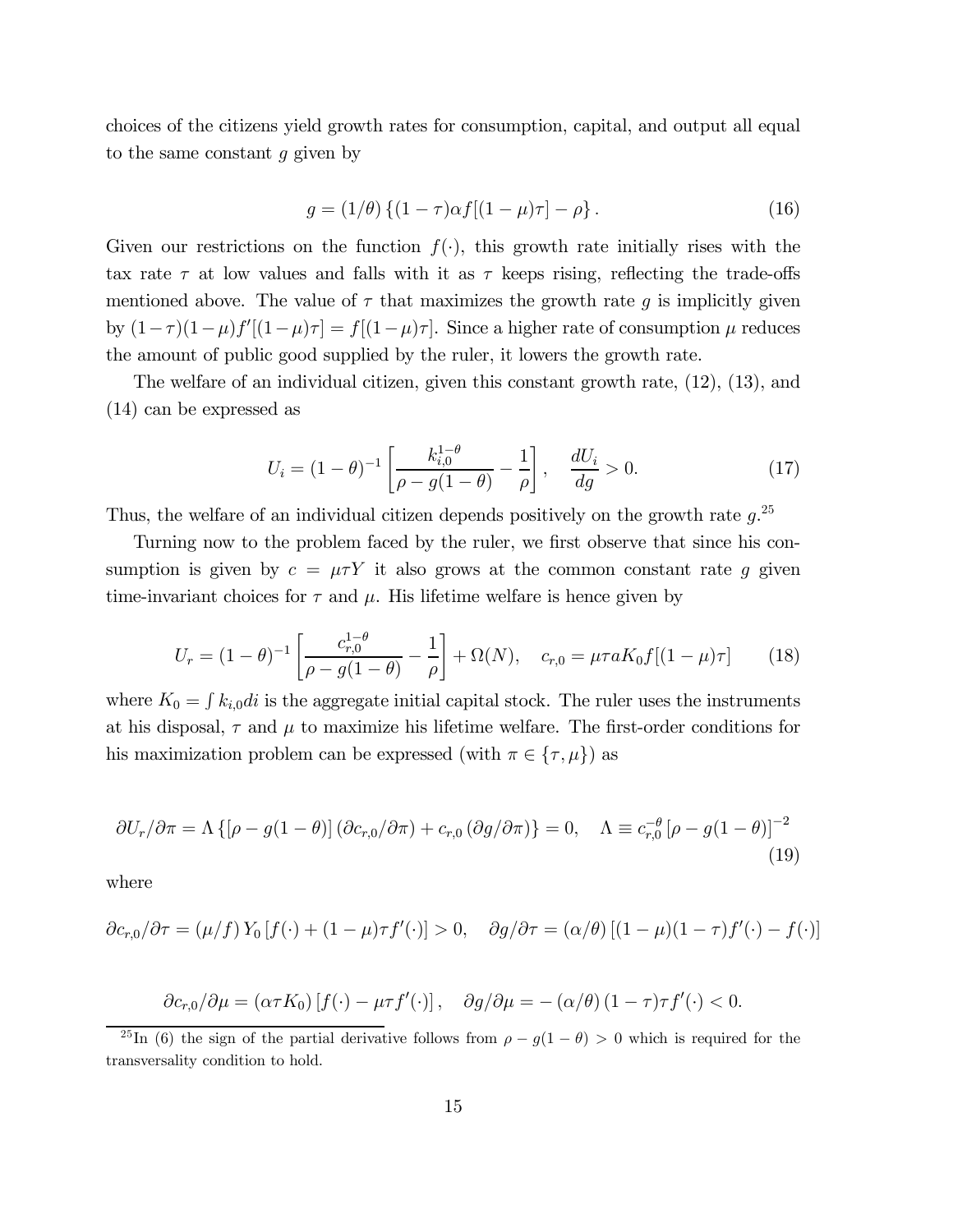From (19) a number of conclusions immediately follow. First, note that since  $\partial U_r/\partial \tau = 0$ for optimality and since  $\partial c_{r,0}/\partial \tau > 0$ , the choice of  $\tau$  by the ruler here implies that  $\partial g/\partial \tau$  < 0. That is, the optimal tax rate for the ruler of the centralized economy is not the one that maximizes the growth rate. One consequence of this is that the growth rate that results from the ruler's choice is not the one that maximizes the welfare of his citizens. To see this recall from  $(17)$  above that a citizen's lifetime welfare depends positively on the growth rate. Thus, the growth rate that would be optimal for this citizen is the maximum one that the economy can attain.26 The growth rate chosen by the ruler is, however, less than this maximum. Further, given the relationship between the growth and tax rates discussed above, it is easy to see that the tax rate is higher than the one that would be chosen by a benevolent ruler that seeks to maximize the welfare of the citizens. Second, observe that since  $\partial U_r/\partial \mu = 0$  for optimality and since  $\partial g/\partial \mu < 0$ , the choice of  $\mu$  by the ruler implies that  $\partial c_{r,0}/\partial \mu > 0$ . Now with the restrictions imposed on  $f(\cdot)$ ,  $c_{r,0} = 0$  when  $\mu = 0$  and  $c_{r,0} = 0$  when  $\mu \to 1$ , we have  $c_{r,0}$  increasing at low levels of  $\mu$  and decreasing at higher values of  $\mu$ . These considerations imply that the ruler chooses a rate of consumption  $\mu$  that is less than the rate that would maximize his initial consumption  $c_{r,0}$ . Clearly, this is the case because of intertemporal considerations. Though a higher  $\mu$  makes it possible to enjoy higher current consumption, it lowers the growth rate and thus the future consumption of the ruler. Finally (8) implies the familiar condition for efficiency

$$
\frac{dY}{dG} = \frac{f'(\cdot)}{f(\cdot) + \tau(1 - \mu)f'(\cdot)} = 1.
$$
\n(20)

Thus, the ruler chooses the level of G such that the marginal benefit,  $dY/dG$ , of public services provided equals its marginal cost in terms of output foregone (which is one unit). Note that the equation in (20) implicitly yields a unique value for  $\tau(1-\mu) = Y/G$  that only depends on the properties of the function  $f(\cdot)$  and nothing else. One consequence of this is that changes in the underlying structure of the economy that lead to alterations in the optimum level of the tax rate  $\tau$  would necessarily be accompanied by changes in  $\mu$  of the same sign.

To see how the tax and consumption rates are affected by this structure start by focusing on the parameter  $a$  that measures the productivity of capital (see  $(12)$ ) given public services. As the calibration-simulation example summarized in Table 2 shows

 $^{26}$ This would not in general be the case. It is true here because of the functional forms used. Allowing for more general cases neither affects the main conclusions of the paper nor does it add any significant new insights about the mechanisms formalized.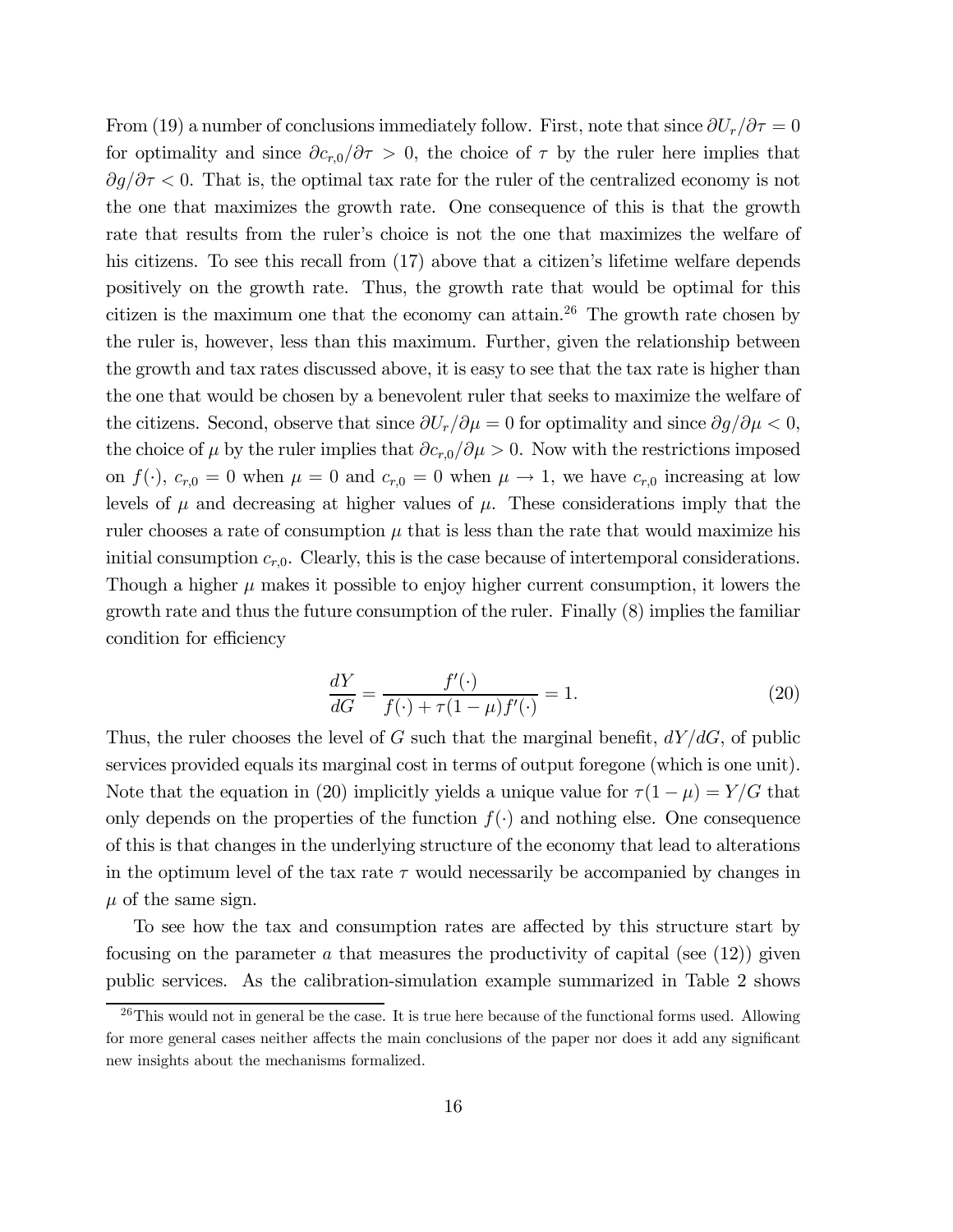rulers in more productive economies tax less and retain a lower fraction  $\mu$  of tax receipts for their private consumption.<sup>27</sup> Intuitively, in a more productive economy where investment has a higher rate of return, the ruler is better off encouraging private investment by expropriating less in exchange for higher future consumption. The ruler also keeps a lower fraction of the tax proceeds for his consumption because the public services he provides are more productive as well. Note that given the unique level for  $\tau(1-\mu) = Y/G$  the lower tax rate raises the growth rate of the economy.

| Table 2  |          |                                                          |  |                                 |      |  |
|----------|----------|----------------------------------------------------------|--|---------------------------------|------|--|
| $\alpha$ | 0.1      | 0.5                                                      |  |                                 |      |  |
|          |          | $\vert 0.85 \vert 0.43 \vert 0.38 \vert 0.35 \vert 0.34$ |  |                                 |      |  |
| $\mu$    | $0.61\,$ |                                                          |  | $0.23 \mid 0.12 \mid 0.06 \mid$ | 0.03 |  |

One question the historical literature raises is the effect of changes in the rate at which the ruling classes—here consolidated into one ruler—discount their future. It has been argued, for instance, that intensified dynastic struggles in certain periods made rulers short-sighted. On the other hand, high-ranking officials found their tenures frequently cut short by rulers fearful of the rise of rival power-holders. This tended to make these officials in turn less concerned with a future they may not live to enjoy. This issue of a higher average rate of time preference for the rulers can be studied here by decoupling the ruler's rate of time preference from that of the ruled. The results of this straightforward exercise are summarized in a simulation example in Table 3 which shows that as expected a higher rate of time preference  $\nu$  for the ruler tends to make him tax more and retain a higher proportion  $\mu$  of the tax receipts for his own consumption. This lowers the growth rate of the economy and the welfare of his subjects.

| Table 3        |                                               |                                      |  |  |  |  |
|----------------|-----------------------------------------------|--------------------------------------|--|--|--|--|
| $\overline{U}$ | $\vert 0.03 \vert 0.04 \vert 0.05 \vert 0.06$ |                                      |  |  |  |  |
|                |                                               | $0.38 \mid 0.40 \mid 0.41 \mid 0.43$ |  |  |  |  |
|                |                                               | $0.12 \mid 0.16 \mid 0.20 \mid 0.23$ |  |  |  |  |

A similar issue also arises in the historical literature regarding the citizens. Rulers in many a centralized economy tended also to be less careful about the life and limb of their citizens. This would make these citizens discount the future, which may at any time be cut short, at a higher rate  $\rho$ . The effect of such higher levels of  $\rho$  on the choices of the ruler is summarized in the numerical example in Table 4 which shows that both  $\mu$ and the tax rate  $\tau$  is higher for those rulers whose citizens discount the future at higher levels. However, the rise in both  $\mu$  and  $\tau$  is less significant as compared to the previous

<sup>&</sup>lt;sup>27</sup>The baseline values of the parameters in the following examples are  $K_0 = 2$ ,  $\rho = 0.03$ ,  $\theta = 0.99$ ,  $\delta = 0.02, a = 1, f(\cdot) = [(1 - \mu)\tau]^{\beta}$  with  $\beta = 0.5$ .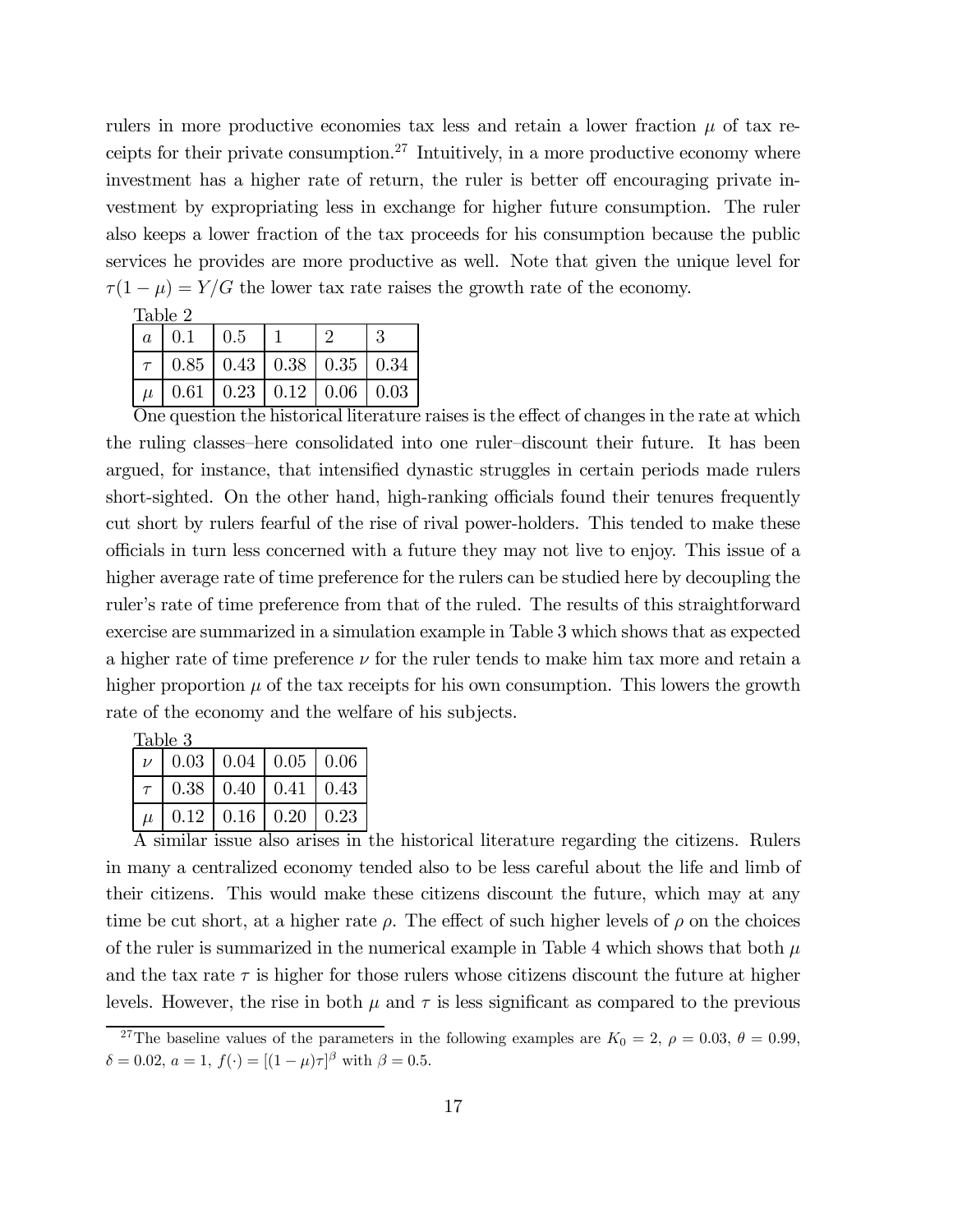case.

| Table 4 |                                                   |        |                                           |       |  |  |
|---------|---------------------------------------------------|--------|-------------------------------------------|-------|--|--|
|         | 0.03                                              | l 0.04 | 10.05                                     | -0.06 |  |  |
|         | $\mid 0.3794 \mid 0.3796 \mid 0.3798 \mid 0.3799$ |        |                                           |       |  |  |
| $\mu$   |                                                   |        | $0.1215$   $0.1219$   $0.1223$   $0.1227$ |       |  |  |

One can also show that a decrease in the average intertemporal elasticity of substitution  $\sigma \equiv 1/\theta$  raises the rate at which the ruler expropriates the ruled. Intuitively, as the preference for growth becomes less pronounced, the desire to increase current at the expense of future consumption leads to higher levels of  $\mu$  and  $\tau$  as the example in Table 5 suggests.

Table 5

|       |                                           | $0.95 \mid 0.97 \mid 0.99 \mid 1.1$ |                                            |  |
|-------|-------------------------------------------|-------------------------------------|--------------------------------------------|--|
|       | $\tau$   0.35   0.37   0.38   0.44   0.48 |                                     |                                            |  |
| $\mu$ |                                           |                                     | $0.06$   $0.09$   $0.12$   $0.24$   $0.30$ |  |

Finally, simulation results reported in Table 6 illustrate the point that in economies where public services are more efficient (as measured by the elasticity parameter  $\beta \equiv$  $d \ln f(\cdot)/d \ln(G/Y)$  the rulers choose to provide more of them. The financing of such services then requires a higher tax rate as well as a lower rate of retention of tax proceeds for the ruler's consumption.

Table 6

|       | 1/6  | 1/5  | 1/4  |             |
|-------|------|------|------|-------------|
|       | 0.18 | 0.20 | 0.24 | $\mid$ 0.38 |
| $\mu$ | 0.19 | 0.17 | 0.16 | 0.12        |

I now turn to the discussion of equilibrium in the case of a decentralized economy.

#### 3.5 The decentralized economy

Consider now an environment where households and rulers find themselves distributed over a number of jurisdictions  $j$  ( $j \in \{1, 2, ..., M\}$ ). Initially, each jurisdiction has  $N^j \geq \overline{N}$ inhabitants and a ruler. Suppose that the cost of migration is low enough to allow movement of households across the jurisdictions; for simplicity assume that this cost  $\xi = 0$ .

Citizens that can move around within this decentralized economy will choose to reside in that jurisdiction that offers them the highest level of lifetime welfare. Rulers will, therefore, have to compete to attract tax-paying citizens to ensure the continuing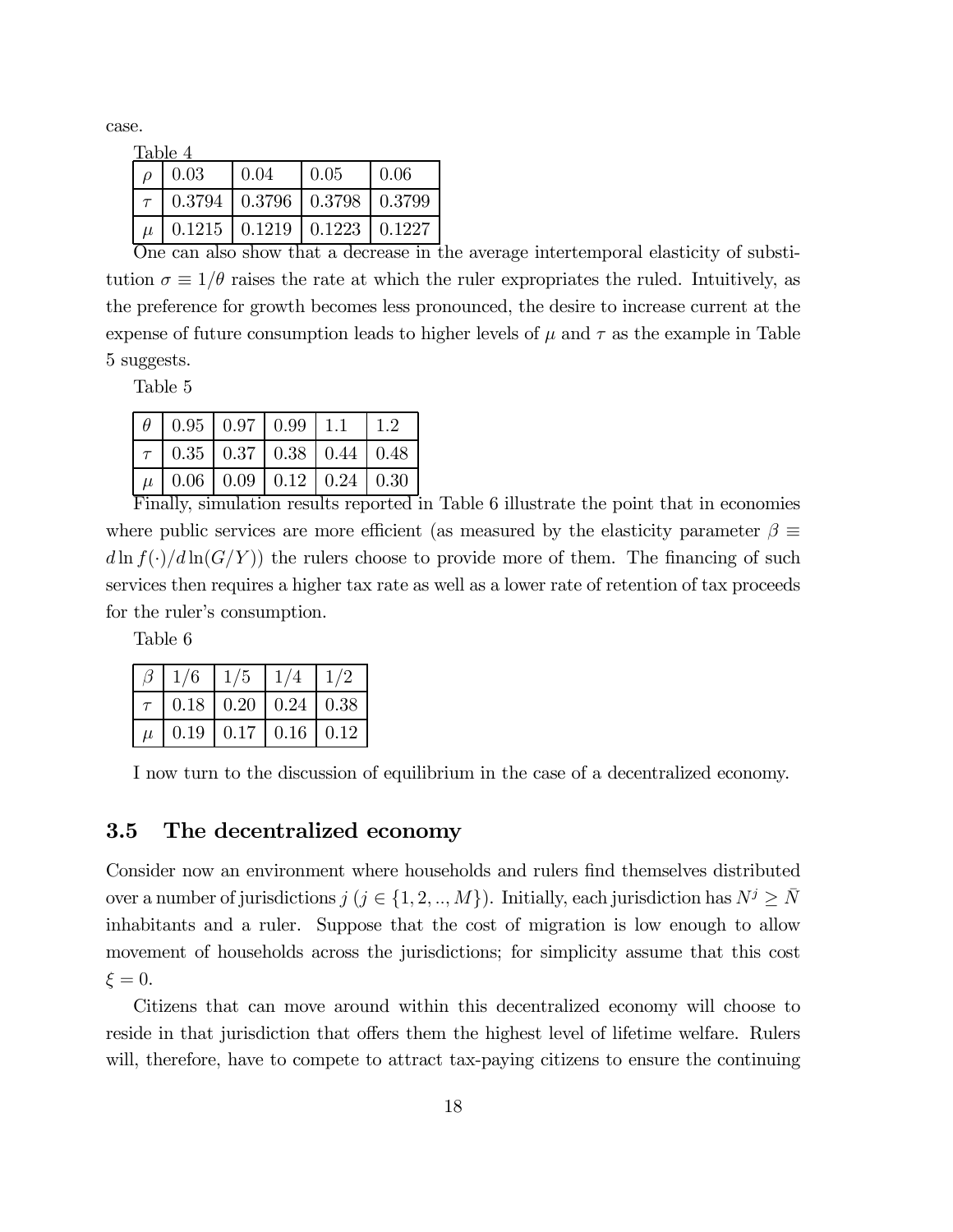existence of a tax base and the viability of their jurisdictions and rule. What will be the equilibrium outcome of the interaction of the  $M$  rulers and their citizens?

Given our bare-bones setup, the answer is straightforward and captures the essence of the centralized vs. decentralized economy argument. To see what is involved, note first that each ruler j's strategy space  $S_j$  is given by  $S_j = [0, 1] \times [0, 1]$  with a typical strategy  $s_j = (\tau_j, \mu_j)$ . Given the payoff functions  $U_r^j$  in (4) and M rulers, the game  $\Gamma_M$  played by these rulers is formally  $\Gamma_M = [M, \{S_j\}, \{U_r^j\}]$ . The strategy profile  $s = (s_1, ..., s_M)$ constitutes the Nash equilibrium of the game  $\Gamma_M$  if for every  $j = 1, ..., M$ ,  $U_r^j(s_j, s_{-j}) \geq$  $U_r^j(s'_j, s_{-j})$  for all  $s'_j \in S_j$ . It is straightforward to see that the Nash equilibrium of the game  $\Gamma_M$  is that each ruler will choose  $\tilde{s}_j = (\tau_m, \mu_m)$  which ensures the maximum growth rate. To see why, recall that the lifetime welfare of a household is maximized when the growth rate is at its maximum (see  $(6)$ ). If other rulers do not adopt the combination  $\tilde{s}_j$ , the ruler that does will be able to attract the subjects of others to his jurisdiction, thereby receiving a payoff higher than he would otherwise get. If other rulers adopt  $\tilde{s}_j$ , a ruler that does not loses all his residents and earns a payoff that is less than what he would earn had he adopted  $\tilde{s}_i$ . Note also that the growth rate maximizing tax rate is implicitly given by  $(1 - \tau_m) f'(\tau_m) = f(\tau_m)$  and that competition among rulers results in  $\mu_m = 0$ .

### 4 Concluding Remarks

Starting from the observation that many developing economies are characterized by the dominance of a super metropolis, we have argued that the coexistence of a primate city with a low level of economic development is not an accident, the former being symptomatic of the causes of the latter. Taking historical Rome as the archetype of a city that centralizes political power to extract resources from the rest of the country, we developed two models of rent-seeking and expropriation which illustrate different mechanisms that relate political competition to economic outcomes. The "voice" model showed that rent-seeking by different interest groups (localized in different specialized cities/regions) would lead to low investment and growth when the number of these groups is low. Increased political competition in the form of more organized groups engaged in countervailing activity is then shown to lead to more secure property rights and higher growth. The "exit" model allowed political competition among those with political power (to tax or expropriate from citizens) over a footloose tax base. It showed that when this power is centralized, tax rates would be higher and growth rates lower.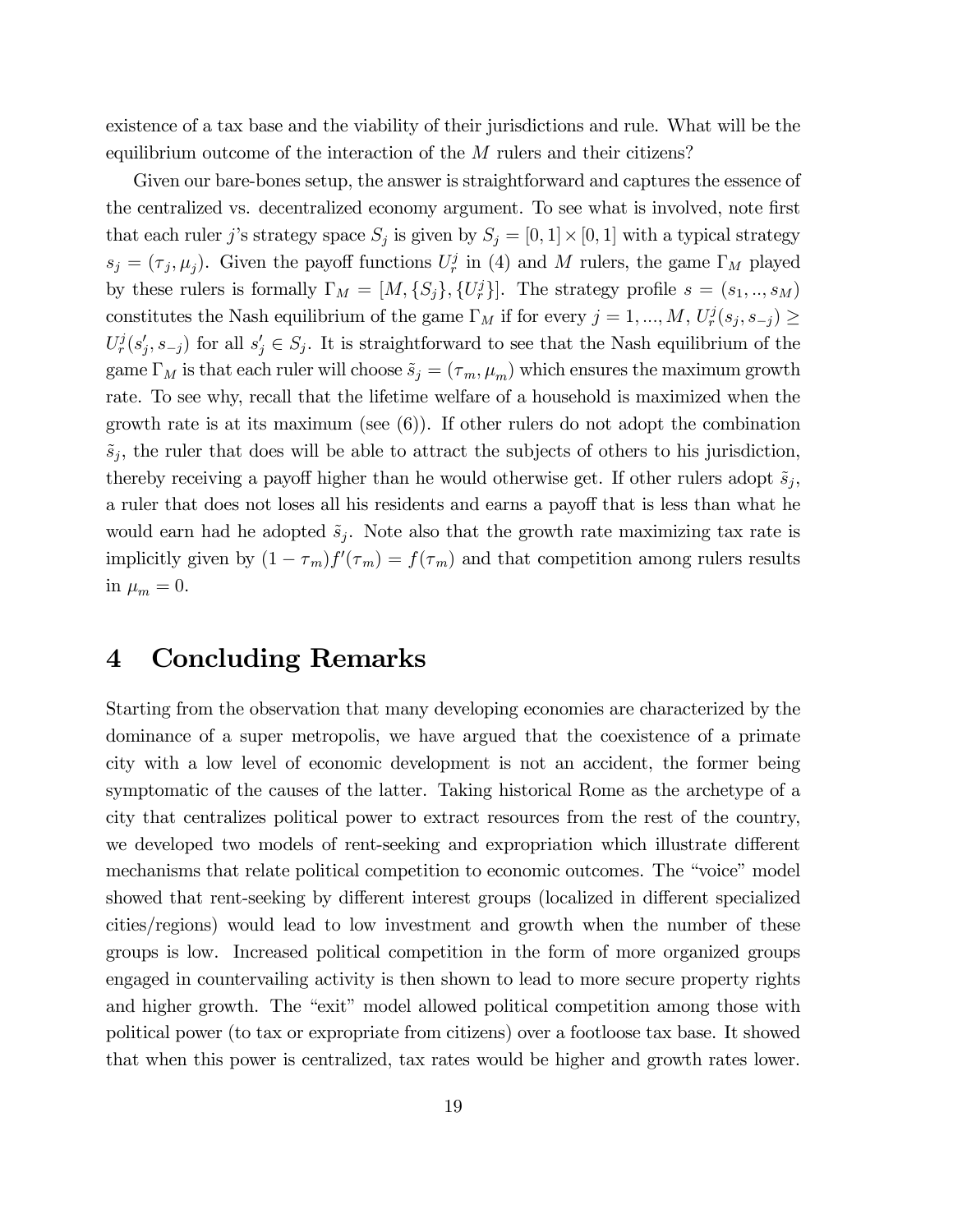When political power is decentralized across different self-interested rulers in diverse jurisdictions, the competition over the mobile resources leads to lower tax/expropriation rates, raising the long-run rate of growth of the economy.

### References

[1] Acemoglu, D. and J. Robinson (2000a) "Political losers as a barrier to economic development," American Economic Review Papers and Proceedings 90: 126-130.

Acemoglu, D. and J. Robinson (2000b) "Why did the West extend the franchise? Democracy, inequality and growth in historical perspective," Quarterly Journal of Economics 115: 1167-1199.

Acemoglu, D., S. Johnson, and J. Robinson (2001) "Reversal of fortune: Geography and institutions in the making of the modern world income distribution," NBER Working paper 8460.

Acemoglu, D. and J. Robinson (2002a) "Economic backwardness in political perspective," mimeo.

Acemoglu, D., S. Johnson, and J. Robinson (2002b) "The rise of Europe: Atlantic trade, Institutional change and economic growth," mimeo.

Acemoglu, D. and S. Johnson (2003) "Unbundling Institutions," mimeo.

Ades, A.F., and E.L. Glaeser (1995) "Trade and circuses: Explaining Urban giants," Quarterly Journal of Economics 110: 195-227.

Alesina, A. and D. Rodrik (1994) "Distributive politics and economic growth," Quarterly Journal of Economics 109: 465-490.

Alonso, W. (1980) "Five bell shapes in development," Papers of the Regional Science Association 45: 5-16.

Bairoch, P. (1988) Cities and Economic Development: From the Dawn of History to the Present. The University of Chicago Press, Chicago.

Balchin, P., D. Isaac, and J. Chen (2000) Urban Economics: A Global Perspective. Palgrave, New York.

Barro, R. and X. Sala-i-Martin (1992) "Public finance in models of economic growth," Review of Economic Studies 59: 645-661.

Barro, R. and X. Sala-i-Martin (1995) Economic Growth. McGraw Hill, New York.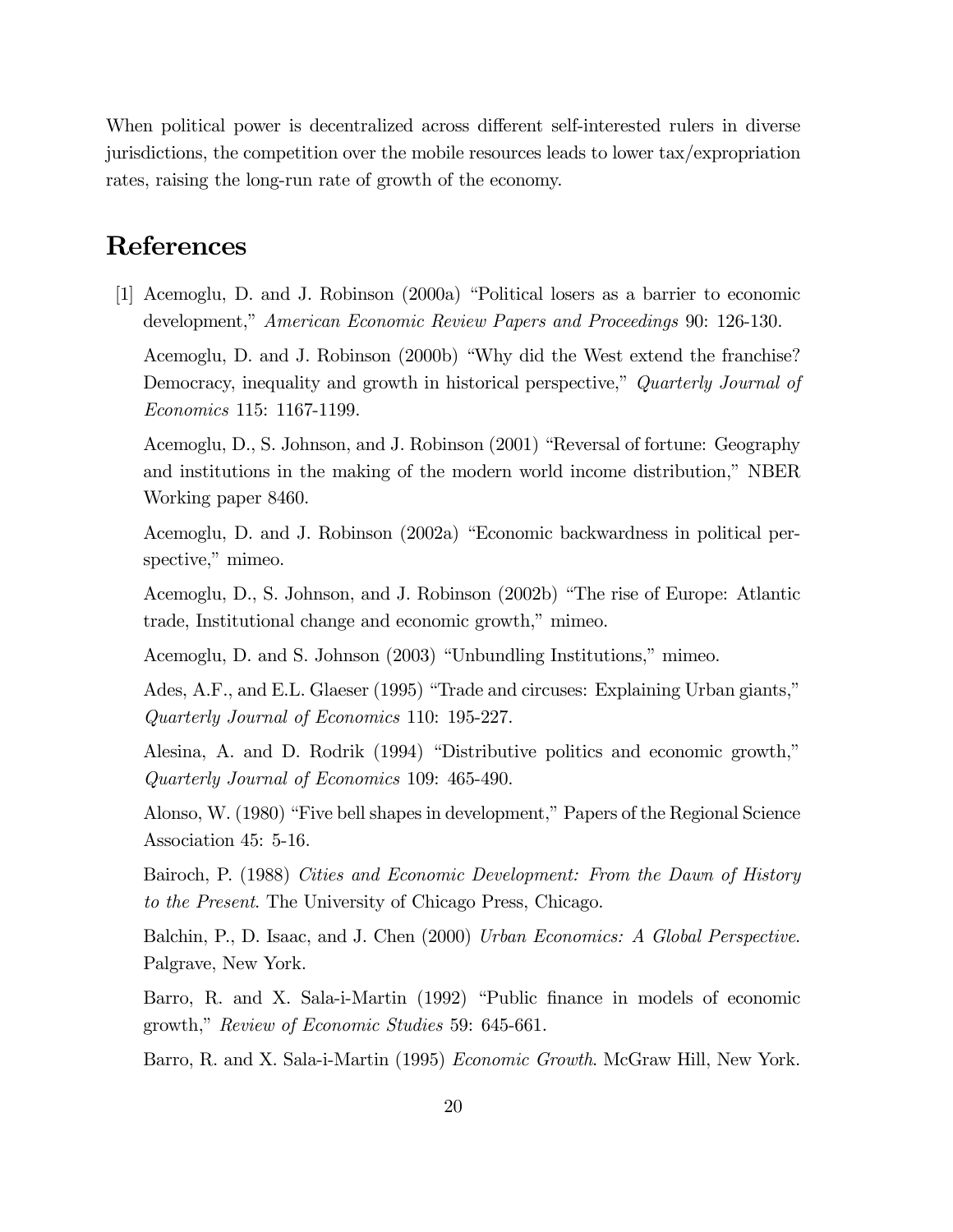Basu, D. K. (1985) (ed.) The Rise and Growth of Colonial Port Cities in Asia. University Press of America, Lanham.

Benhabib, J. and A. Rustichini (1996) "Social conflict and growth," Journal of Economic Growth 1: 125-142.

Broeze, F. (1989) (ed.) Brides of the Sea, Port Cities of Asia from the Sixteenth to Twentieth Centuries. University of Hawaii press, Honolulu.

Clark, D. (1996) Urban World/Global City. Routledge, London.

Davis, J. and J.V. Henderson (2003) "Evidence on the political economy of the urbanization process," Journal of Urban Economics

de Vries, J. (1984) European Urbanization 1500-1800, Harvard University Press, Cambridge, MA.

Eicher, T. and S. Turnovsky (2000) "Scale, congestion, and growth," *Economica* 67: 325-346.

Elvin, M. (1978) "Chinese cities since the Sung Dynasty," In Abrams, P., and Wrigley E. A. (eds.), Towns in Societies: Essays in Economic History and Historical Sociology, Cambridge.

Epple, D. and T. Romer (1991) "Mobility and Redistribution," *Journal of Political* Economy 99: 828-858.

Gallup, J., J. Sachs, and A. Mellinger (1999) "Geography and economic development," International Regional Science Review 22: 179-232.

Greif, A., P. Milgrom, and B. Weingast (1994) "Coordination, commitment, and enforcement: The case of the merchant guild," *Journal of Political Economy*, 102: 912-950.

Grossman, G. E. Helpman (1994) "Protection for sale," American Economic Review, 84: 833-850.

Grossman, H. (1991) "A general equilibrium model of insurrections," American Economic Review 81: 912-921.

Grossman, H. and M. Kim (1996) "Predation and accumulation," Journal of Economic Growth 1: 333-351.

Grossman, H. and J. Mendoza (2001) "Annexation or conquest? The economics of empire building," NBER Working Paper 8109.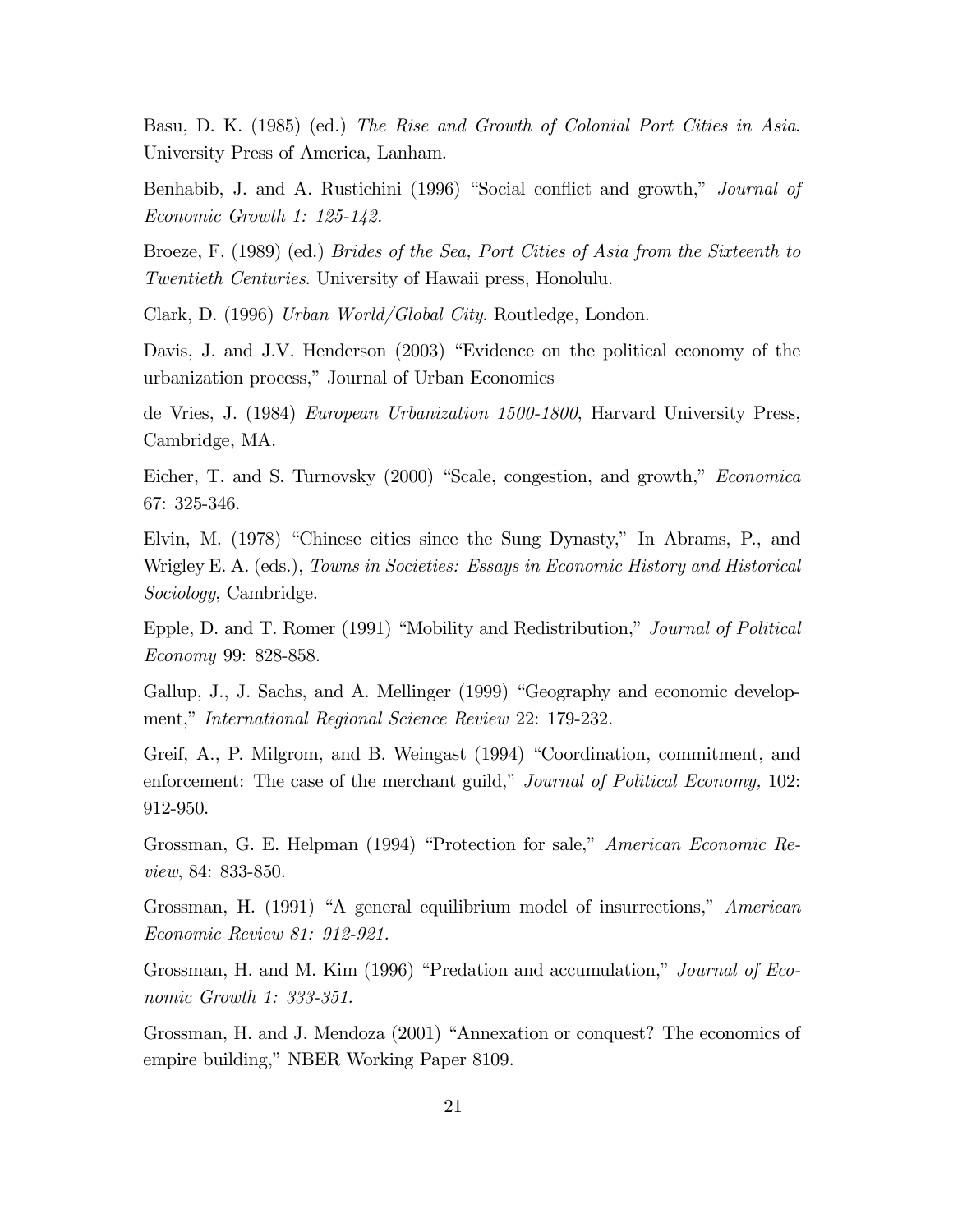Henderson, J.V. (1988) Urban Development: Theory, Fact, and Illusion. Oxford University press, Oxford.

Henderson, J.V. (2003) "The urbanization process and economic growth: The sowhat question," Journal of Economic Growth 8:  $47-71$ .

Henderson, J.V., and R. Becker (2000) "Political economy of city sizes and formation," Journal of Urban Economics  $48: 453-484$ .

Hillman, A. (1989) The Political Economy of Protection. Harwood Academic, London.

Junius, K. (1999) "Primacy and economic development: Bell shaped or parallel growth of cities?" Journal of Economic Development 24: 1-22.

Keyder, C., Y. E. Ozveren, D. Quataert (1993) "Port cities in the Ottoman Empire: some theoretical and historical perspectives, "Review, XVI: 519-58.

Lane, P. and A. Tornell (1996) "Power, growth, and the voracity effect," Journal of Economic Growth 1: 213-241.

Lucas, R. (2002) Lectures on Economic Growth. Harvard University Press, Cambridge, MA.

Mitra, D. (1999) "Endogenous lobby formation and endogenous protection: A longrun model of trade policy determination," American Economic Review, 89: 1116-1134.

McGuire, M. and M. Olson (1996) "The economics of autocracy and majority rule," Journal of Economic Literature 34: 72-96.

Montinola, G., Qian, Y., and B. Weingast (1996) "Federalism, Chinese style: The political basis for economic success," World Politics 48: 50-81.

Mote, F.W. (1999) Imperial China 900-1800. Harvard University Press, Cambridge, MA.

North, D. W. Summerhill, and B. Weingast (2000) "Order, disorder, and economic change: Latin America versus North Americaî in B. de Mesquita and H. Root (eds.,) Governing for Prosperity, Yale University Press, New Haven and London.

Nugent, J. and J. Robinson (2001) "Are endowments fate?" mimeo.

Persson, T. and G. Tabellini (1995) "Double-edged incentives: Institutions and policy coordination," in G. Grossman and K. Rogoff (eds.,) Handbook of International Economics. Vol. 3. North Holland, Amsterdam.